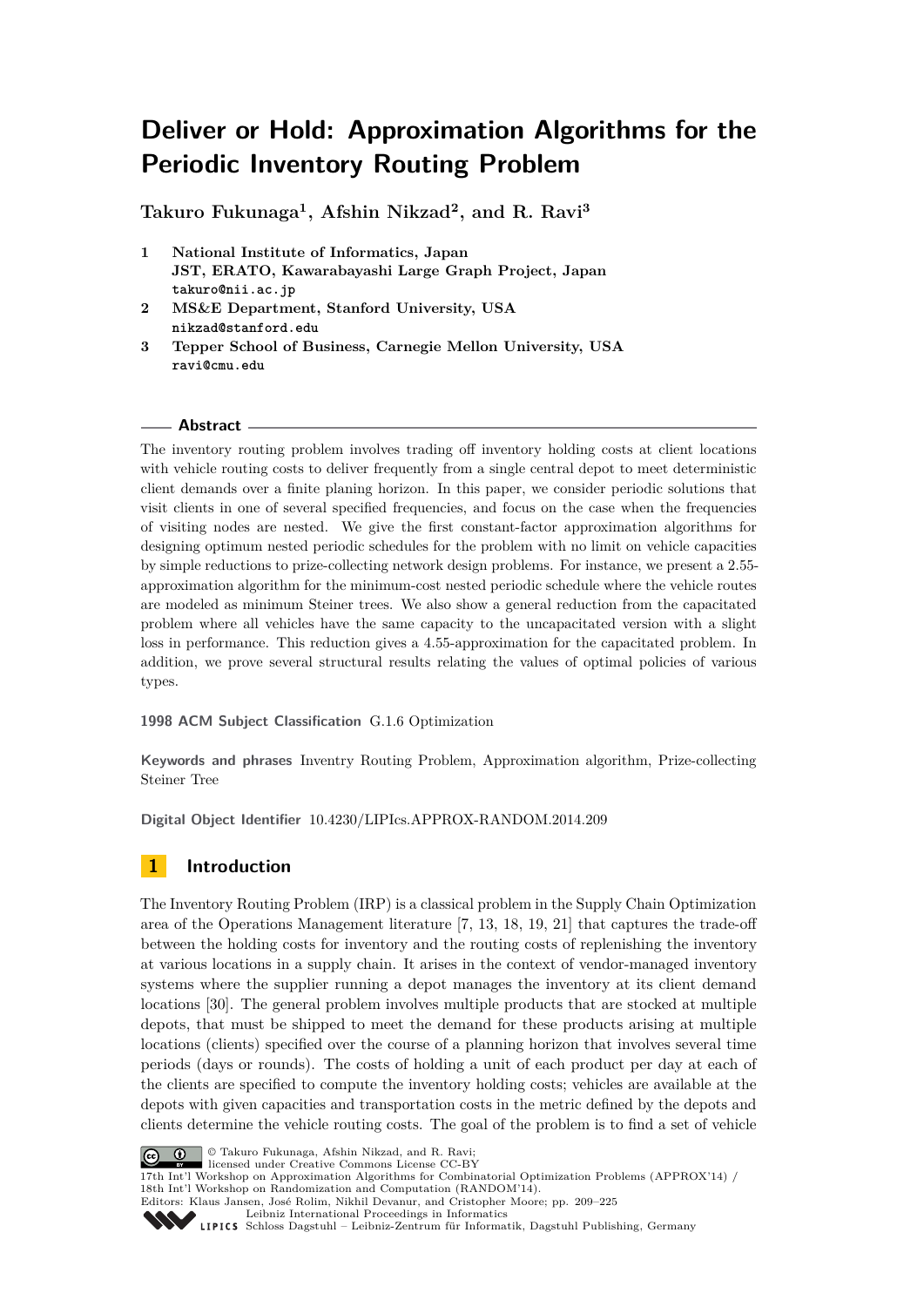routes for each day of the planning horizon that delivers sufficient units of products at each location to satisfy all demands, and minimizes the total sum of inventory *holding* costs and vehicle *routing* costs over the whole planning horizon. Note that we are not allowed to have any demand backlog at any client location.

Being a natural extension of the classical inventory holding problem to a networked setting, many of the early papers try to adopt the approach from the inventory literature of looking for *policies* under a specified random pattern of demand at the locations [\[2,](#page-14-0) [3\]](#page-14-1) that optimize the infinite-horizon costs. However, no optimal or near-optimal policies are known in the general case of the problem. The more tactical solutions to this real-life problem involve focusing on a finite planning horizon as we have formulated it above: in this given horizon, the demands can be assumed to be deterministic (realizations of some underlying random process or very good forecasts of them). The problem can then be cast as an integer program [\[14\]](#page-15-5) that decides on the vehicle routes per day and the amounts delivered per day. Solution approaches for this formulation typically involve heuristics [\[15,](#page-15-6) [17\]](#page-15-7) that try to manage the short-term formulation with extra constraints or objectives to take care of extending the solutions to the next finite planning horizon overlapping with the current one.

In this paper, we address the most-studied version of the finite horizon problem with a *single depot*. We focus on the tactical version of the problem where the demands at the clients are assumed to be deterministic over the horizon and design constant-factor approximation algorithms for periodic solutions which we define next.

#### **Periodic Schedules**

Even though the single-depot version of the IRP can be cast as an IP, finding solutions that serve the clients at arbitrarily spaced time periods can be practically cumbersome to implement. Indeed, Anily and Federgruen noted early on [\[2\]](#page-14-0): "The complexity of the structure of optimal policies makes them difficult, if not impossible, to implement even if they could be computed efficiently". A very natural restriction that has been considered is to require that every client is visited according to a *periodic* schedule, i.e., once every *f* days for some frequency *f* associated with that client. A simple example is a delivery schedule that visits a client in a particular day of the week.

Another common further restriction on the set of frequencies used is that longer frequencies are multiples of all the smaller frequencies: e.g., clients can be visited once every week, or once every month (4 weeks) or once every quarter (every 12 weeks), so that in days, the periods are 7, 28 and 84. Such schedules are called *nested periodic* [\[31\]](#page-16-2). A particular class of such policies where the frequencies are powers of two is very well studied in Inventory Management following the seminal work of Roundy [\[27\]](#page-15-8) on the efficacy of power-of-two policies as very good approximations for more complicated replenishment policies. Our main result is a constant-factor approximation algorithm for nested periodic schedules, that also gives corollaries for power-of-two schedules as well as for general power-of-*k* schedules for  $k > 2$  (We call these 2-periodic and *k*-periodic schedules in the sequel).

# **Partition Schedules**

While we require each node to be visited with a frequency that is a power of two in the 2-periodic schedules, we have a choice of the vehicle route used in round 2 versus round 4. In the general problem, we may use two different vehicle routes on days 2 and 4 since the second route will also include nodes visited with frequency 4 in addition to those visited with frequency 2: we call such schedules simply 2-periodic schedules to denote their generality.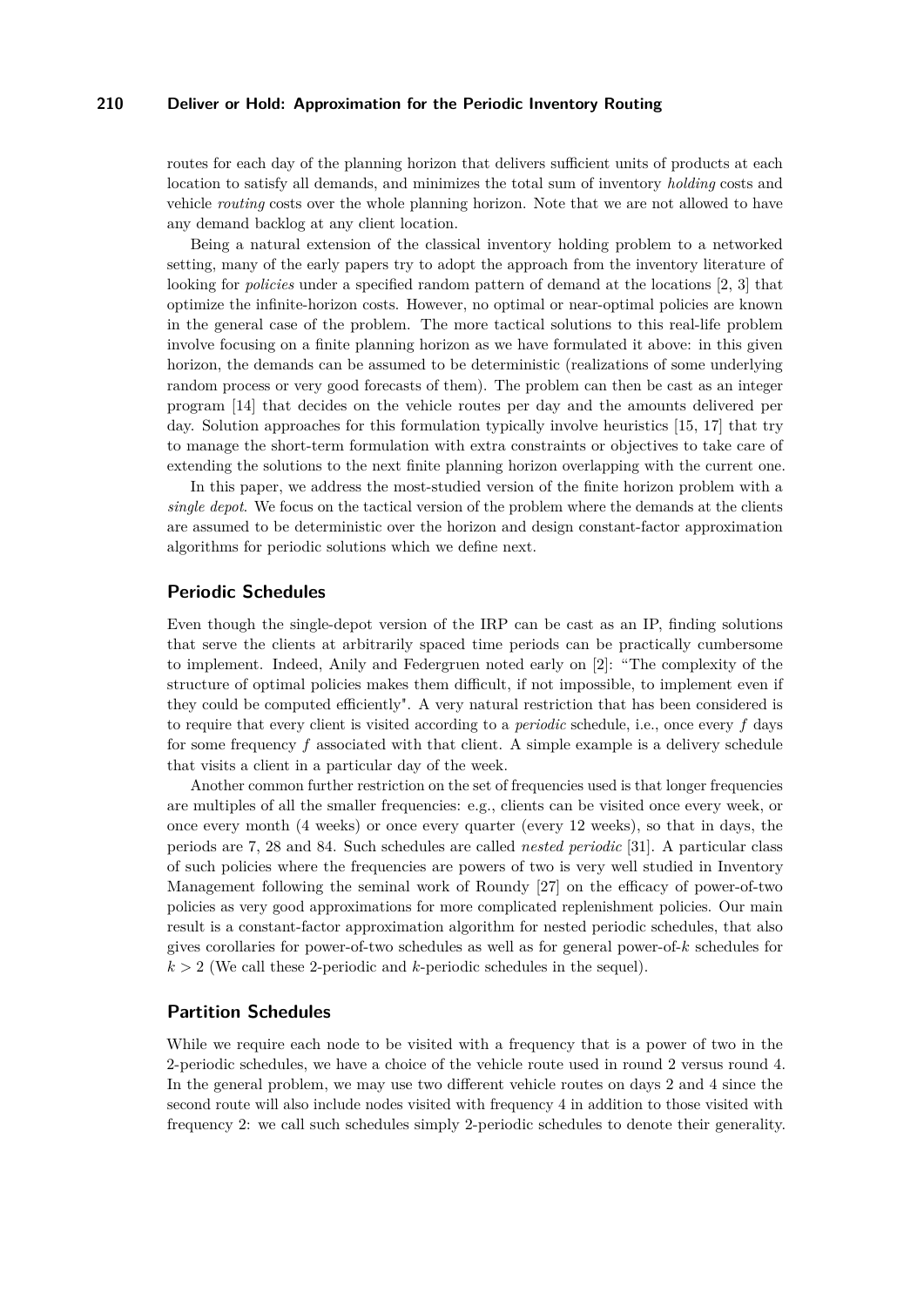However, we may further restrict that the vehicle route used to visit the clients of frequency 2 must always be the same; in this case, in round 4, we would have two different vehicle routes, with one visiting all nodes of frequency 2 and the other visiting nodes of frequency 4. Note that we have effectively partitioned the clients into subsets based on their frequencies and the schedule specifies a vehicle route that visits each set independent of the others. Such schedules are called *partition schedules* or policies [\[3\]](#page-14-1); we will term a partition schedule for the general nested case as a nested partition policy and the power-of-two version as a 2-partition policy. Note that partition schedules are also periodic.

# **2 Our Results**

### **2.1 Problem Definition**

In the IRP, we are given a complete graph *G* with a node set  $V(G)$  and an edge set  $E(G)$ . and a metric distance function *w* (i.e.,  $w(ab) + w(bc) \geq w(ac)$  for any nodes  $a, b, c \in V(G)$ ). A single depot node (or root) *r* is specified as well as a set of client nodes. The depot has infinite production capacity, which means there are as many units of the production as we need available at the depot.

We are given a planning horizon of length  $T+1$  (our rounds are numbered 0 through *T*) and are asked to satisfy the demands of the clients in these  $T + 1$  rounds. Thus, client *i*, which has a demand  $d_i^j$  in the *j*-th round of the planning horizon, should be satisfied by the depot using a set of (possibly capacitated) vehicles as follows: In each round, for each vehicle, we determine a sequence of some nodes of  $V(G)$ , and the vehicle visits those nodes in that order. The vehicle starts at the depot node, picks up the products, and then visits client nodes, to deliver a portion of its shipment to the client and satisfy the client's demands until the next visit; in the capacitated version, the vehicle cannot carry more units than its capacity *C*. In this paper, we assume uniform capacities for all the vehicles. Also, we assume that the client demands are discrete, and that partial (fractional) satisfaction of a unit of demand is not allowed.

Assume inventory is used in the order it was delivered to satisfy demand. For each unit of the production that client *i* receives in round *s* and keeps in its inventory till round *t*, it incurs a holding cost  $h_{s,t}^i$ . Hence the client *i* is visited in rounds  $0, t_1, \ldots, t_k$ , then the holding cost for *i* is  $\sum_{j=0}^{k} \sum_{s=t_j}^{t_{j+1}} d_i^s h_{t_js}^i$ , where we let  $t_0 = 0$  and  $t_{k+1} = T + 1$ . Note the general structure used for modeling the holding costs. The only assumption we need for the holding costs is monotonicity, i.e. for any client *i* and any three rounds  $u \leq s \leq t$ , we need to have  $h_{ut}^i \geq h_{st}^i$ .

For a given solution *x*, the sum of all the holding costs incurred by all the clients over the whole horizon is called the *holding cost*  $h(x)$ . Similarly, the sum of the distances traveled by all the vehicles in all the rounds is called the *shipping cost*  $w(x)$ . The cost of a solution *x* to the IRP,  $c(x)$ , is the sum of its holding cost and its shipping cost. We want to determine the solution (also called schedule or policy), that specifies vehicle routes and demand deliveries in each route, such that the total incurred cost is minimized. Note that for feasibility, the amount at any location at any period is at least its demand up to now.

As noted above, we consider only periodic policies in this paper. A frequency is defined as a positive integer, and we assume that available frequencies are given. In periodic policies, a solution assigns a frequency to each client node. If a client node is assigned frequency *f*, then the vehicle in round *pf* has to visit the node for each positive integer *p* up to  $|T/f|$ . Partition policies are different from periodic policies only in the fact that a client node is visited in the same route every time.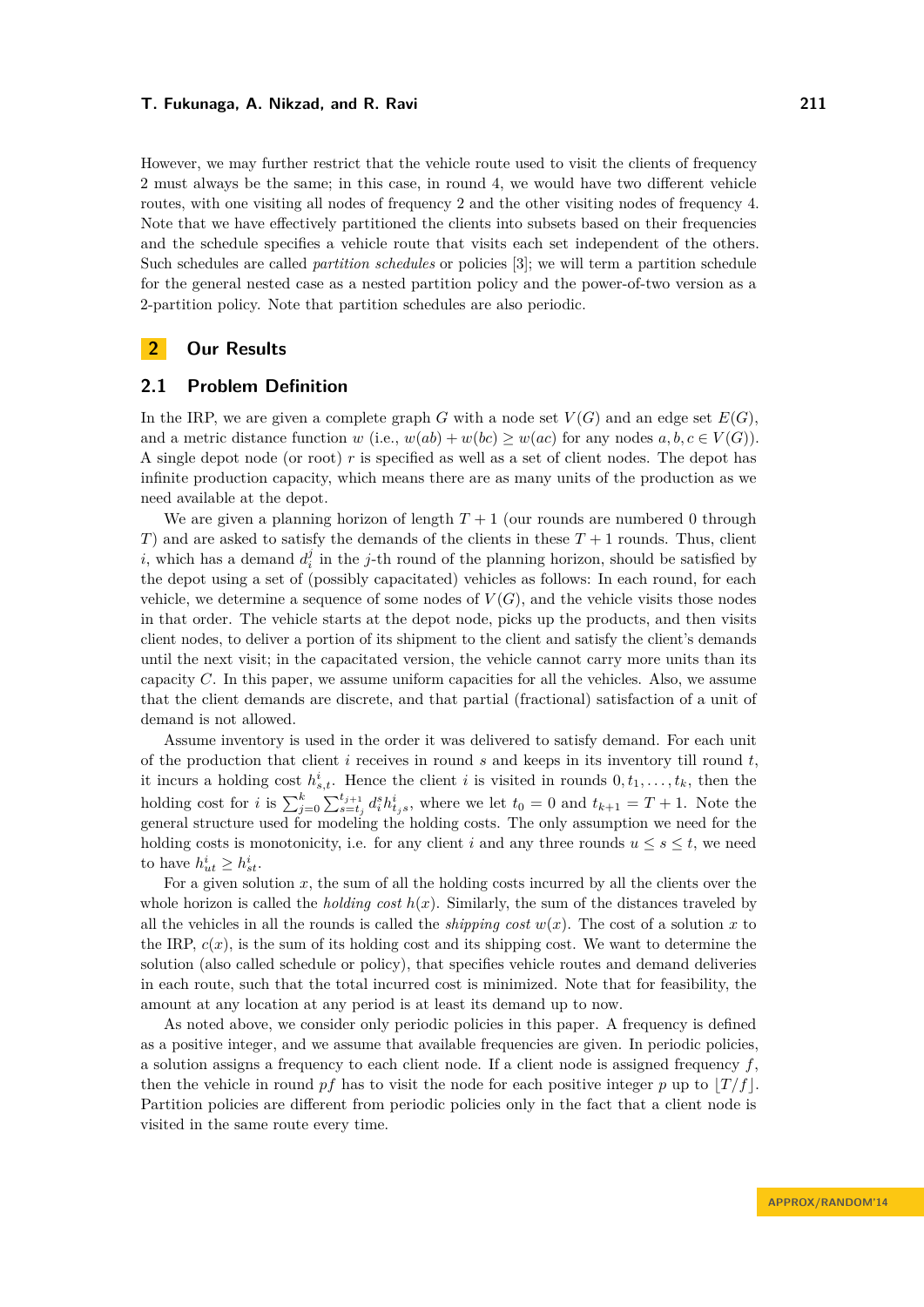Let  $q_0, q_1, \ldots, q_k$  be integers such that  $q_0 = 1$  and  $q_i \geq 2$  for  $j = 1, 2, \ldots, k$ . In a nested (periodic or partition) policy, the available frequencies are  $f_0, f_1, \ldots, f_{k+1}$  that are defined as  $f_i = \prod_{j=0}^{i} q_j$  for  $i = 0, 1, \ldots, k$ , and  $f_{k+1} = +\infty$ . We need  $f_{k+1}$  to represent nodes visited only once in round 0. A k'-periodic policy denotes a policy with frequencies defined by  $q_j = k'$  for each  $j = 1, 2, ..., k$ .

Summing up, the problem considered in this paper is summarized as follows.

### **Problem IRP**

**Input:**

- A metric  $(G, w)$  with a depot node  $r \in V(G)$ .
- $\blacksquare$  A planning horizon length  $T+1$ .
- A demand  $d_i^j$  for each  $i \in V(G) \setminus \{r\}$  and  $j \in \{0, 1, \ldots, T\}$ .
- A holding cost  $h_{s,t}^i$  for each  $i \in V(G) \setminus \{r\}$  and  $s, t \in \{0, 1, ..., T\}$ .
- $\blacksquare$  A vehicle capacity *C* in capacitated case.
- L. Available frequencies  $f_0, f_1, \ldots, f_{k+1}$ , where  $f_{k+1} = +\infty$ . The nested policy defines  $f_i$ from  $q_0, q_1, \ldots, q_k$  as  $\prod_{j=0}^i q_j$  for  $i = 0, 1, \ldots, k$ .

**Output:**

- Allocation of a frequency to each client.
- A set of vehicle routes for each round.

**Objective:** Minimize the sum of the holding cost and the shipping cost.

### **2.2 Techniques**

We present constant-factor approximation algorithms for designing periodic policies for the general capacitated version of the IRP. Our main contribution is a simple reduction of the problem to a carefully designed instance of a prize-collecting vehicle routing problem (PCVRP), where vehicles from a root node (depot) must either visit each client or pay a pre-specified penalty for not visiting it, with the objective function summing the cost of the route and the penalties of uncovered clients. The prize-collecting TSP [\[6\]](#page-15-9) as well as the prize-collecting Steiner tree problems have been well studied [\[10,](#page-15-10) [22\]](#page-15-11); the best-known performance ratios for these problems are some constants slightly below 2 [\[4\]](#page-14-2).

We describe the key idea behind our algorithm for the uncapacitated case where the vehicles can carry any number of units in each round: our reduction uses roughly one copy of the metric for each frequency, where the edge lengths in the metric are scaled appropriately by the number of times the vehicle route of the corresponding frequency will be used in the overall IRP schedule: if the planning horizon is *T* rounds, and the frequency represented by the  $i^{th}$  copy is  $f_i$ , this scale factor is roughly  $T/f_i$ . The penalties of a node in each of the copies are carefully set so that if a node is covered by a vehicle route for the first time in the  $i^{th}$  copy, then the sum of the penalties of the first  $(i-1)$  copies gives the holding cost for this node if it were visited only every  $f_i$  rounds. In this way, the two components of the PCVRP problem - covering with routes and penalties - capture the two components of the IRP - routing and inventory holding costs.

We can observe that periodic schedules in the original IRP instance correspond to solutions with some monotonicity property in the PCVRP instance. Hence we can save the approximation factor incurred by transforming PCVRP solutions into periodic schedules if we can compute monotone PCVRP solutions. To do this, we solve a natural linear programming relaxation of the problem strengthened by adding the constraint on monotonicity, and then use randomized threshold rounding for converting fractional solutions to an integral solution. This gives rise to the approximation guarantees that we provide.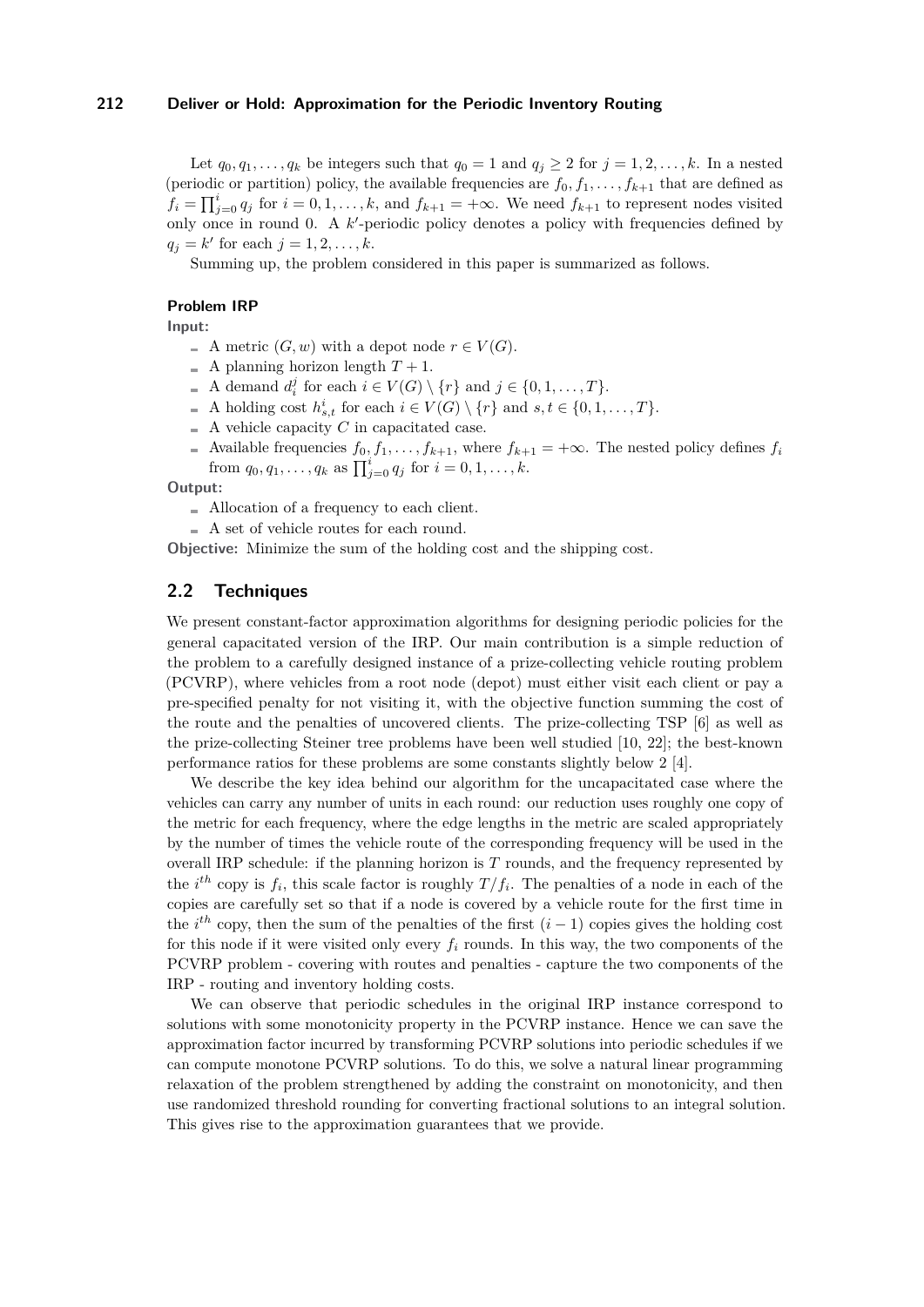We can extend this idea to the capacitated case. When all vehicles have the same capacity, then we can relate the cost of the corresponding capacitated VRP to a lower-bound defined from the shortest length from the root to each client scaled by the ratio of its demands to the capacity. To solve the overall problem, we solve the uncapacitated version of the problem by ignoring the capacity, and break the obtained routes for satisfying the capacity constraints. The key idea is that the costs for connecting the generated sub-routes to the root is bounded by the lower-bound we obtain.

# **2.3 Summary of Results**

For simplicity, in the sequel, we consider the cost of the vehicle route at any period to be modeled by the length of a minimum-cost Steiner tree connecting the depot to the clients that are visited in that period. Our results easily generalize to the case when the vehicle routes are TSP tours over the same set with the appropriate replacement of Steiner tree with TSP in the guarantees below.

A solution *x* specifies the Steiner trees used by the vehicles at every round, and hence delivers at every visited client, as many units as are needed to satisfy the demand from the current round to the next round when it is visited in the solution. We denote the total holding cost incurred at all clients by the solution  $x$  by  $h(x)$  and the total routing cost of all vehicles in *x* by  $w(x)$ . Let  $\rho_{\text{PC}}$  denote the best-known approximation factor for the prize-collecting Steiner tree problem (PCST) - the value of  $\rho_{\text{PC}}$  is currently  $(2 - \epsilon)$  for some small constant  $\epsilon > 0$  [\[4\]](#page-14-2).

### **Constant Approximation for Uncapacitated IRP**

First we present constant-factor approximation algorithms for uncapacitated IRPs, which are summarized as follows.

- **1.** We design a 2*.*55-approximation for the minimum-cost nested periodic policy for the uncapacitated IRP.
- **2.** We give an  $\alpha_{\text{NE}}\rho_{\text{PC}}$ -approximation algorithms for the minimum-cost nested partition and periodic policies for the uncapacitated IRP where  $\alpha_\texttt{NE}$  is a constant not larger than  $2$ which is defined in terms of the given frequencies.
- **3.** We design an  $\alpha_{\text{NA}}\rho_{\text{PC}}$ -approximation algorithm for the minimum-cost nested partition policy for the uncapacitated IRP where  $\alpha_{NA}$  is a constant not larger than 2. Note that  $\alpha_{\text{NA}}$  is a different constant from  $\alpha_{\text{NE}}$ .
- **4.** We also study general partition policies for uncapacitated IRP which do not need to be nested and provide a  $4\rho_{\text{PC}}$ -approximation algorithm for the minimum-cost general partition policies. This result is a consequence of the above  $\alpha_{\text{NA}}\rho_{\text{PC}}$ -approximation for 2-partition policies and a structural relation between 2-partition policies and general partition policies.

In this article, because of the space limitation, we only explain the 2.55-approximation al-gorithm for the nested periodic policies (Corollary [5\)](#page-10-0) and the  $\alpha_{\text{NE}}\rho_{\text{PC}}$ -approximation algorithms for the nested partition policies (Theorem [6\)](#page-11-0) in Section [5.](#page-9-0)

### **Constant Approximation for IRP with Uniform Capacities**

Next we show a general reduction of the capacitated IRP to the corresponding uncapacitated version with a slightly worse guarantee (details are in Section [6\)](#page-12-0).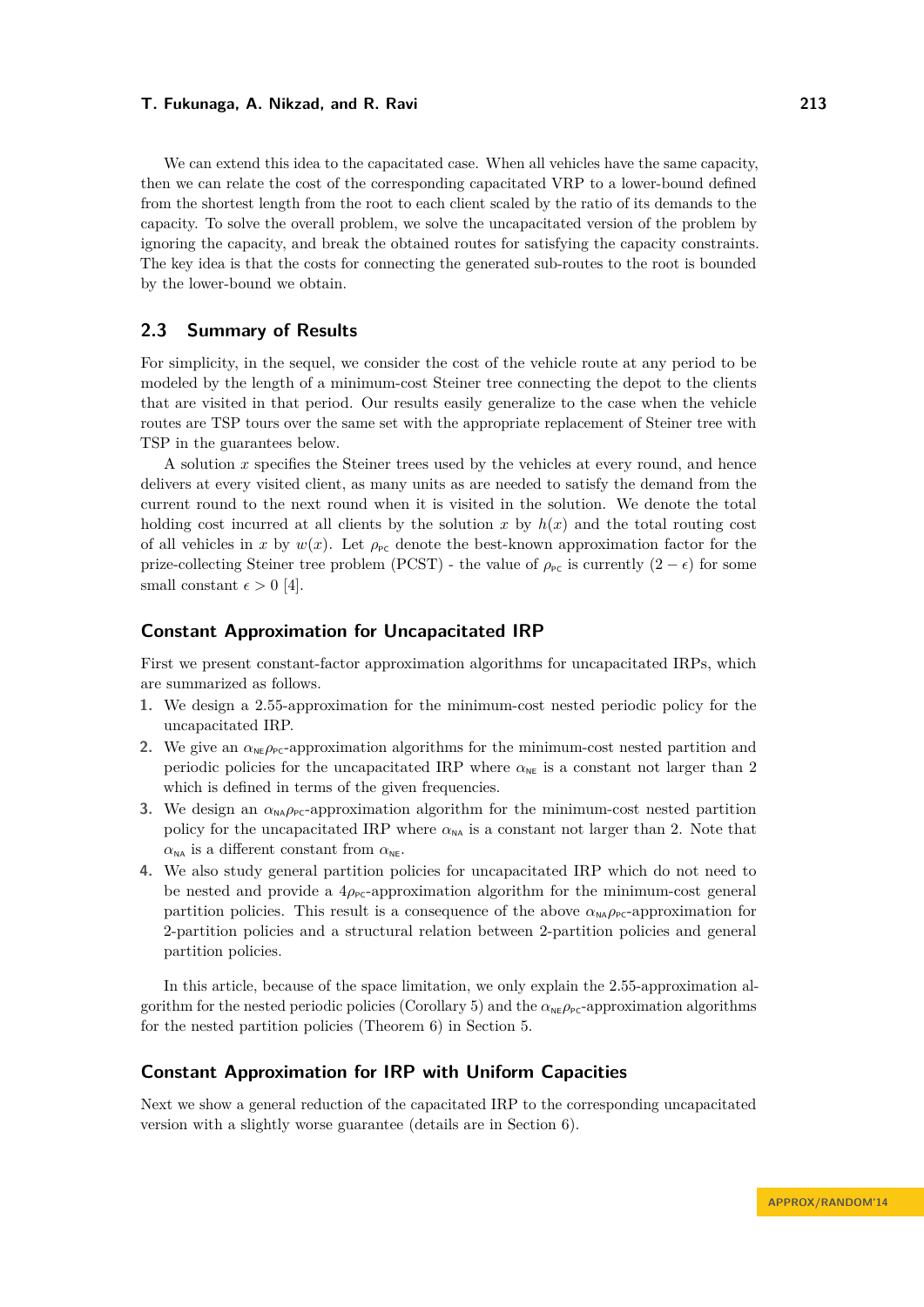- **1.** We show that for *any* periodic policy for the IRP, a *γ*-approximation algorithm for the uncapacitated version can be used to design a  $(\gamma + 2)$ -approximation for the corresponding capacitated version (Theorem [9\)](#page-12-1).
- **2.** For *any* partition policy, we show that a *γ*-approximation algorithm for the uncapacitated version gives a  $(\gamma + 4)$ -approximation when each client has a constant demand rate (Theorem [10\)](#page-13-0).

As corollaries, these results yield a counterpart for every result for uncapacitated IRP.

# **Structural Results – Relations Between Various Types of Policies**

Finally we study relations between partition policies and periodic policies. We also relate the optimal value of *any* periodic schedule to that of an optimal 2-periodic schedule for the same instance in the spirit of the result of Roundy [\[27\]](#page-15-8).

- **1.** We provide an upper bound on the cost of the optimum nested partition policy in terms of the cost of the optimum nested periodic policy for uncapacitated IRP. Formally, we show that  $c(x_{\text{NE}}^*) \leq c(x_{\text{NA}}^*) \leq \alpha_{\text{NE}}c(x_{\text{NE}}^*)$ , where  $x_{\text{NE}}^*$  and  $x_{\text{NA}}^*$  respectively denote the optimum nested periodic and partition policies. As a consequence of this result, any *φ*approximation algorithm for the minimum-cost nested partition policy for uncapacitated IRP is also an  $\alpha_{\text{NE}}\phi$ -approximation for the corresponding minimum-cost nested periodic policy.
- **2.** We show that for any partition policy *x* to the uncapacitated IRP, there exists a 2-partition policy *y* such that  $w(y) \leq 2w(x)$  and  $h(y) \leq h(x)$ . Note that this immediately implies a constant factor approximation algorithm for optimal partition policies with arbitrary frequencies.
- **3.** We do not have an analogous result for arbitrary periodic policies. However, for any *k*-periodic policy *x* for  $k > 3$ , we show that there exists a 2-periodic policy *y* such that  $w(y) \leq 2w(x)$  and  $h(y) \leq h(x)$ .

We do not prove these results in this article due to the space limiatation. We recommend referring to the full version.

# **2.4 Roadmap**

We briefly survey related work in Section [3.](#page-5-0) Then, in order to illustrate the idea of our reduction from the uncapacitated IRP to the PCVRP, we present an approximation algorithm for the uncapacitated version of 2-periodic or power-of-two policies in Section [4.](#page-6-0) We present the approximation algorithms for nested policies in uncapacitated IRP in Section [5,](#page-9-0) and the reductions from the capacitated to the uncapacitated IRP in Section [6.](#page-12-0) We conclude the paper in Section [7.](#page-14-3)

# <span id="page-5-0"></span>**3 Related Work**

IRP has a vast literature that is addressed in several surveys [\[20,](#page-15-12) [11,](#page-15-13) [28,](#page-15-14) [29\]](#page-16-3) that focus on different variants of the problem such as those considering stochastic demands, capacitated vehicles or capacities on local client inventories. Solution approaches for these versions in turn can be categorized into three main groups: (i) designing heuristics, (ii) designing policies typically for the infinite-horizon stochastic demand version and showing their (near- )optimality, and most directly related to our work, (iii) designing approximation algorithms for special cases of the problem. We only review the last stream below.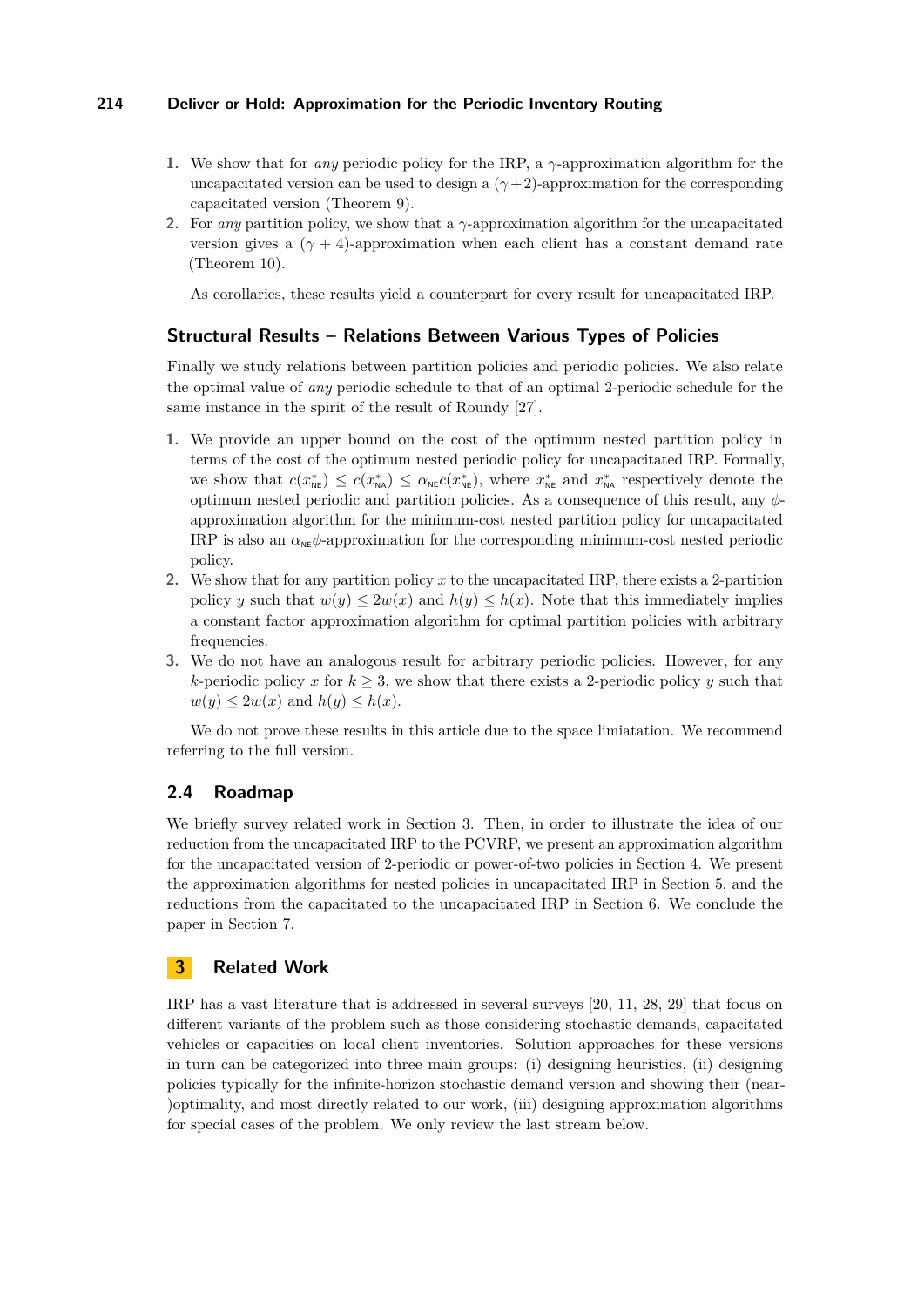We can model the Vehicle Routing Problem with vehicle capacity constraints by an IRP instance in which we are given a single round and a capacitated vehicle. When the clients demands and the vehicle capacities are uniform, Charikar, Khuller, and Raghavachari [\[16\]](#page-15-15) gave a 5-approximation. In addition to the VRPs, inventory replenishment problems such as the Joint Replenishment Problem (JRP) can also be seen as a special case of the IRP. In the JRP, there is no metric or clients but several retailers, and each retailer has a local retailer-ordering cost that must be paid whenever it places an order. In addition, there is a warehouse ordering cost that must be paid whenever any retailer places an order. These fixed costs for ordering at any time period can be represented by a simple two level tree: the edge from the root (warehouse) to a dummy node represents the warehouse order cost; edges from the dummy to each client/retailer represents the retailer order cost. A subset of retailers ordering at a round involves paying the cost of the tree induced by them and the root converting this to a case of the IRP on a star network. For the JRP, the first constant approximation ratio was provided by Levi, Round, and Shmoys [\[25\]](#page-15-16) by giving a 2-approximation algorithm. Later, in [\[26\]](#page-15-17), they improved the approximation ratio to 1*.*8. The problem is also studied in the online setting, where the demands are not given in advance, but they arrive online. For this case, a 3-approximation algorithm was provided in [\[12\]](#page-15-18). While our work generalizes the JRP to arbitrary metrics and still derives constant-factor approximation algorithms, we focus only on periodic schedules.

# <span id="page-6-0"></span>**4 2-Periodic Policies for Uncapacitated IRP**

## **4.1 Preliminaries**

In this section we modify the objective function slightly to remove the contribution of the routing cost in the initial round to simply future calculations.

Note that in round 0 in any partition or periodic policy, all of the client nodes should be visited assuming that there is nonnegative demand in that round (so as to satisfy these demands). We therefore assume without loss of generality that any partition or periodic policy uses an (approximately) optimum Steiner tree in round 0 to visit all of the client nodes.

Let  $x^*_{\text{pe}}$  denote the optimum 2-periodic policy. Given any weight function  $\psi: E(G) \to \mathbb{R}$ and a sub-graph *H* of *G*, we define  $\psi(H)$  to be  $\sum_{e \in E(H)} \psi(e)$ .

For any policy x, let  $h(x)$  and  $\bar{w}(x)$  respectively denote the holding and shipping cost incurred in *x*. Define  $\bar{c}(x)$  to be the total cost of the policy, i.e.  $\bar{c}(x) = h(x) + \bar{w}(x)$ . For any policy *x*, let  $w_0(x)$  be the incurred shipping cost in round 0 of *x* and define  $w(x) = \bar{w}(x) - w_0(x)$ and  $c(x) = \bar{c}(x) - w_0(x)$ . To simplify the analysis, we define the approximation factor in terms of the refined cost function  $c(x)$  (Note that this does not worsen the performance factors).

### **4.2 Main Idea of the Algorithm**

We set up an instance of PCST and solve this instance using an existing approximation algorithm for PCST, e.g. Goemans-Williamson Algorithm (denoted by the GW Algorithm from now on) [\[22\]](#page-15-11). Then, using the solution, we construct a policy for the originally given IRP instance.

Here we formally define the PCST instance. Let  $L = |\log T|$ . The instance includes a dummy root node  $r^*$ , and  $L+1$  copies of  $G$ , namely  $G_0, \ldots, G_L$ . The only difference between  $G_i$  and *G* is the edge weights. Recall that  $w(e)$  denotes the weight of an edge *e* in *G*. Let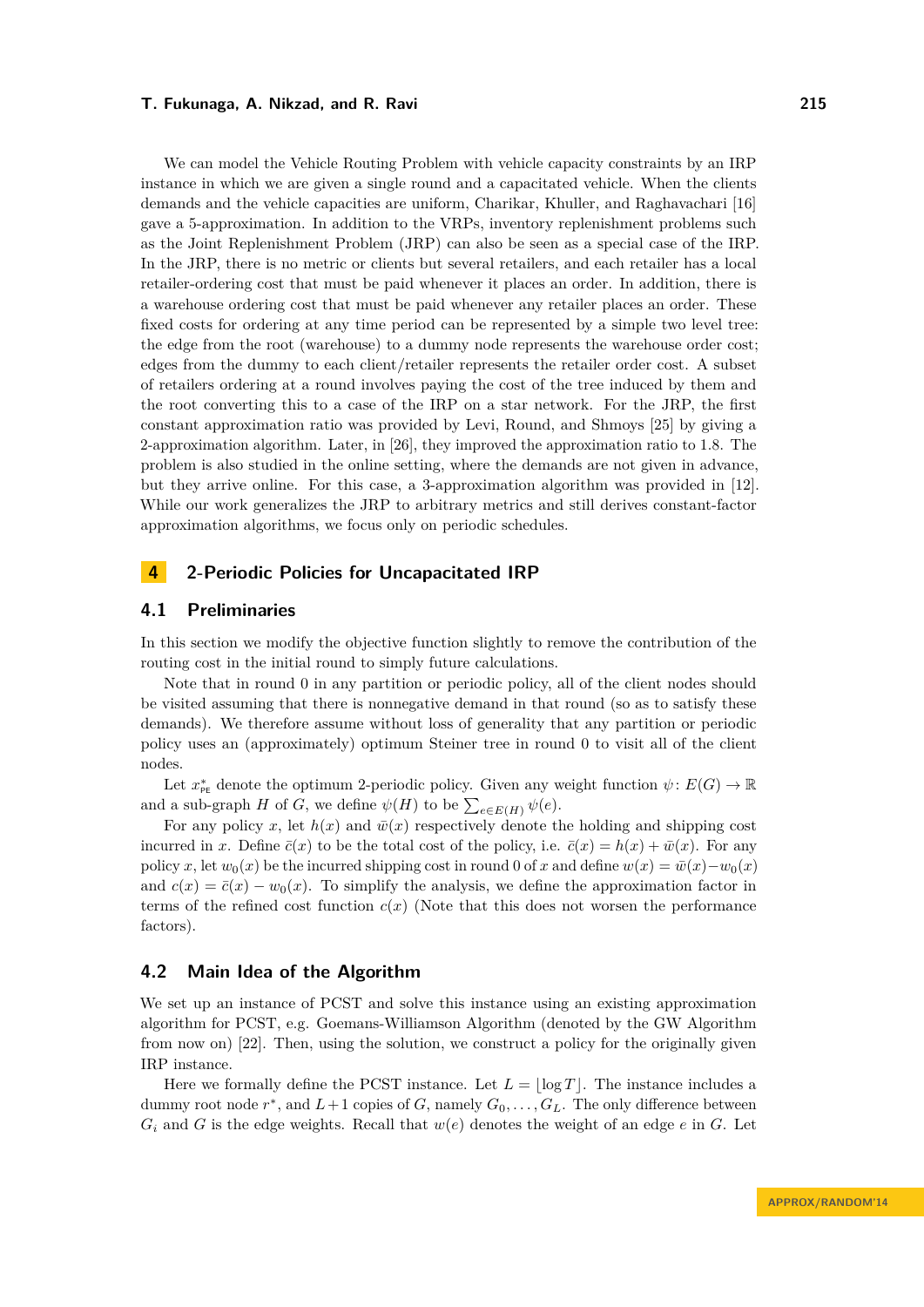the copy of *e* in  $G_i$  be denoted by  $e_i$ , and define the weight of  $e_i$ , i.e.  $w(e_i)$ , as follows:

$$
w(e_i) = w(e) \cdot \left\lceil \frac{\lfloor T/2^i \rfloor}{2} \right\rceil. \tag{1}
$$

To avoid the risk of confusion, when it is needed, we denote the weight function in the graph *G* by  $w_G(\cdot)$ , and the weight function in  $G_i$  by  $w_i(\cdot)$ . For convenience, we sometimes identify *S* ⊆ *V*(*G<sub>i</sub>*) with {*v* ∈ *V* | *v<sub>i</sub>* ∈ *S*}, and *U* ⊆ *E*(*G<sub>i</sub>*) with {*e* ∈ *E*(*G*) | *e<sub>i</sub>* ∈ *U*}.

Let  $r_i$  be the copy of the root node  $r$  in  $G_i$ . Vertices  $r_0, \ldots, r_L$  are connected to  $r^*$  with edges of weight 0. To finish the definition of the PCST instance, it only remains to define the penalties of nodes. For any node  $v \in V(G)$  denote its copy in  $G_i$  by  $v_i$ . We define the penalties  $p(v_i)$  so that  $\sum_{j=0}^{i-1} p(v_j)$  will be equal to the total holding cost that node *v* pays if it is visited with frequency  $2^i$ . More formally, the penalties are defined as follows:

<span id="page-7-0"></span>
$$
p(v_i) = \begin{cases} \mathcal{H}(v,1), & \text{if } i = 0\\ \mathcal{H}(v,i+1) - \mathcal{H}(v,i), & \text{if } 0 < i \le L \end{cases} \tag{2}
$$

where  $\mathcal{H}(v, i)$  will be defined below. Before that, note that with this definition of the penalties, we will have  $\sum_{j=0}^{i-1} p(v_j) = \mathcal{H}(v, i)$ .

As we mentioned before, we want to set  $\mathcal{H}(v, i)$  so that it is equal to the total holding cost that node  $v$  pays if it is visited with frequency  $2^i$ . To define this quantity more formally, see that when *v* is visited every  $2^i$  rounds, then it will be visited in rounds  $k \cdot 2^i$  for all integers *k* such that  $k \leq T/2^i$ . Hence, when visiting node *v* in round  $k \cdot 2^i$ , we should deliver the demand it requires from round  $k \cdot 2^i$  to round min $\{T,(k+1)\cdot 2^i-1\}$ . This will determine the holding cost that *v* incurs for period  $k \cdot 2^i$  to  $\min\{T, (k+1) \cdot 2^i - 1\}$ . Summing this over all  $k \leq T/2^i$  will give  $\mathcal{H}(v, i)$ , i.e. the total holding cost incurred by *v* when it is visited every  $2<sup>i</sup>$  rounds. Thus, from  $(2)$  we get the following proposition:

- <span id="page-7-2"></span>▶ **Proposition 1.** *For any*  $i \leq L$  *we have*  $\sum_{j=0}^{i-1} p(v_j) = \mathcal{H}(v, i)$ *.*
- **Proposition 2.** For any *i* from 0 *to L* we have  $p(v_i) \geq 0$ .

# <span id="page-7-1"></span>**4.3 2-Periodic Policies**

For finding a 2-periodic policy, we need to assign a frequency 2 *i* to each client node where *i* can vary from 0 to L. If a node is assigned frequency  $2^i$ , then the policy guarantees to visit it every  $2<sup>i</sup>$  rounds and delivers the required demand until the next visit. Note that unlike the partition policy, the node may be reached via the different routes (trees) in every visit. To define a periodic policy completely, we need to define these routes as well.

Let  $S_i$  be the set of client nodes that are assigned frequency  $2^i$ . For any round j, the nodes in  $S_i$  need to be visited in that round if *j* is a multiple of  $2^i$ . In other words, if we define  $\xi(j)$  to be the largest integer k such that j is a multiple of  $2^k$ , then the nodes in  $S_0, \ldots, S_{\xi(j)}$  need to be visited in round *j*. Consequently, for any round *j*, the shipping routes are defined by a tree  $T_{\xi(j)}$  which visits the nodes in  $S_0, \ldots, S_{\xi(j)}$ . Below we present an algorithm which provides an approximately optimum 2-periodic policy by outputting the node sets  $S_0, \ldots, S_L$ , along with the set of trees  $T_0, \ldots, T_L$ . Again, note that by the definition, the tree  $T_i$  visits the nodes in  $S_0, \ldots, S_i$ .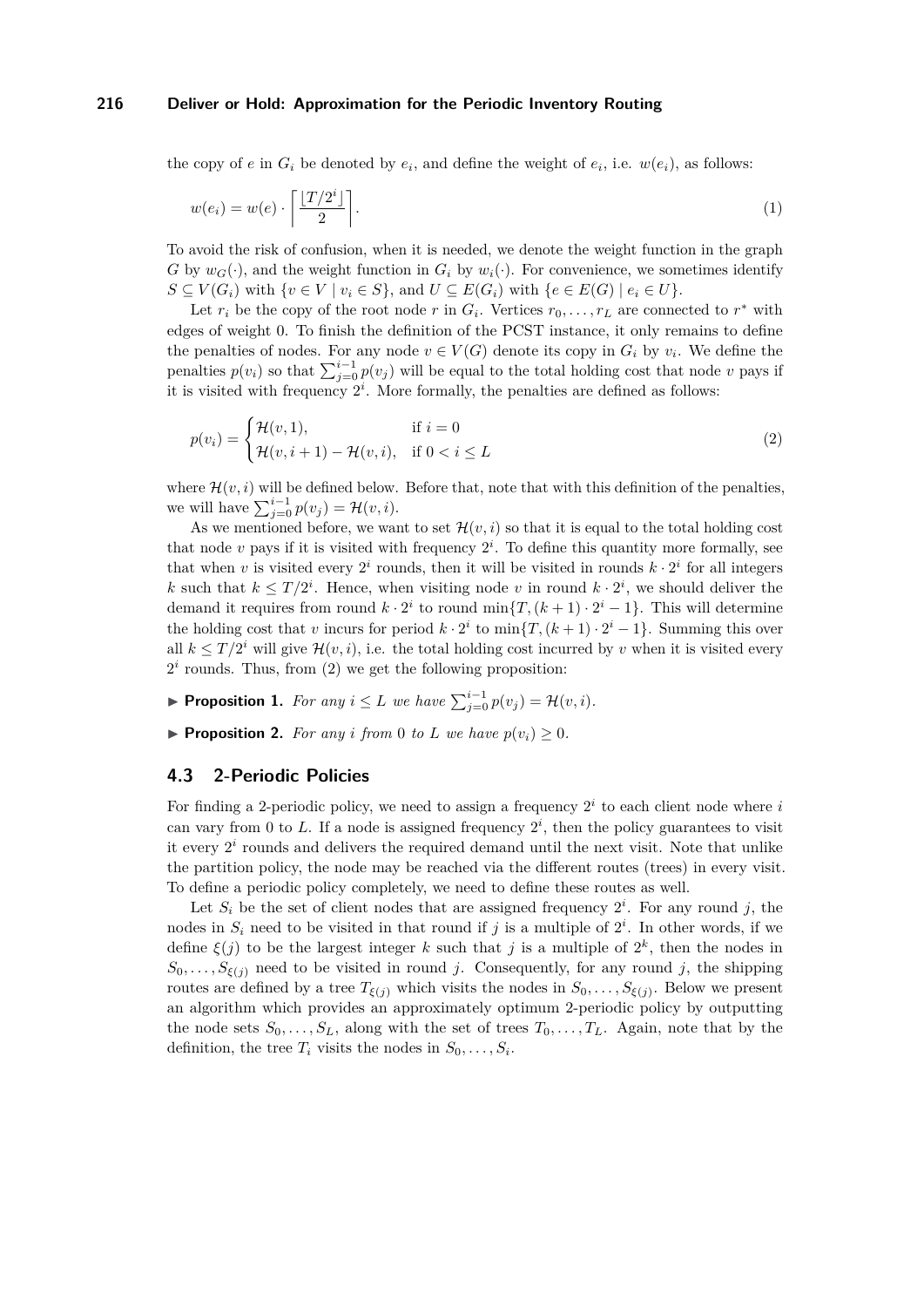**Algorithm** *Periodic Policy*

**Input:** An IRP instance

**Output:** A 2-periodic policy defined by subsets  $S_0, \ldots, S_L$  of the client node set and trees  $T_0, \ldots, T_L$ 

- 1. **for**  $i = 0$  **to**  $L$
- 2. **do**  $S_i \leftarrow \emptyset$
- 3. Construct the PCST instance.
- 4. Solve the PCST instance.
- 5. For all *i*, let  $Q_i$  be the set of client nodes in  $G_i$  which, using the tree  $U_i$ , got connected to  $r^*$  in the solution.
- 6. **for**  $i = 0$  **to**  $L$
- 7. **do**  $S_i \leftarrow Q_i \setminus \cup_{j=0}^{i-1} Q_j$
- 8. Let  $H_i$  be the subgraph of *G* with the edge set  $E(U_0) \cup \ldots \cup E(U_i)$ .
- 9. Let  $T_i$  be an arbitrary spanning tree in  $H_i$ .

10. Output  $S_0, \ldots, S_L$  and  $T_0, \ldots, T_L$ .

<span id="page-8-0"></span>▶ **Lemma 1.** *In any periodic policy, and for any integer <i>i* such that  $i ≤ L$ *, the tree*  $T_i$  *is used in exactly*  $\left[\frac{\lfloor T/2^i \rfloor}{2}\right]$  $\left[\frac{2^{i}}{2}\right]$  number of the rounds (recall that round 0 is excluded).

**Proof.** Since for each round *j* we use the tree  $T_{\xi(j)}$ , then the number of times that the tree *T<sub>i</sub>* is used is equal to the number of integers *p* such that  $1 \leq p \leq T$  and  $p/2^i$  is an odd integer. It is easy to verify that there are exactly  $\left[\frac{|T/2^i|}{2}\right]$  $\left[\frac{2^i}{2}\right]$  values which can be assigned to *p*.

► **Theorem 2.** *If Step 4 of Algorithm [Periodic Policy](#page-7-1) uses a*  $\rho_{5}$ *-approximation algorithm for solving the PCST instance, then the algorithm achieves approximation factor*  $2\rho_{\text{pc}}$ *. If the GW algorithm is used instead of the*  $ρ_{5T}$ *-approximation algorithm, then Algorithm [Periodic](#page-7-1) [Policy](#page-7-1) finds* a periodic policy  $x_{pE}$  *such that*  $c(x_{pE}) \leq 2h(x_{pE}^*) + 4w(x_{pE}^*)$ .

**Proof.** Let  $y^*$  denote the optimum solution for the constructed PCST instance. Let  $p(y^*)$ ,  $w(y^*)$ , and  $c(y^*)$  respectively denote the penalty cost, the tree cost, and the total cost of  $y^*$ . We hence have  $c(y^*) = p(y^*) + w(y^*)$ .

The proof consists of three steps. In the first step, we prove that  $p(y^*) \leq h(x^*_{\text{PE}})$  and  $w(y^*) \leq w(x_{\text{PE}}^*)$ . Then, in the second step, we observe that Step 4 of Algorithm *[Periodic](#page-7-1) [Policy](#page-7-1)* finds a solution  $\hat{y}$  of cost at most  $\rho_{ST}c(y^*)$  when it uses a  $\rho_{ST}$ -approximation algorithm for PCST. In fact, this needs no proof since it follows from the definition of  $\rho_{ST}$ -approximation. When Step 4 uses the GW algorithm, then it finds a solution  $\hat{y}$  of cost at most  $p(y^*) + 2w(y^*)$ , which was proven in [\[22\]](#page-15-11). Finally, in the third step, we show that Algorithm *[Periodic Policy](#page-7-1)* converts  $\hat{y}$  into a periodic policy  $x_{\text{PE}}$  such that  $c(x_{\text{PE}}) \leq 2c(\hat{y})$ .

To do the first step, given  $x_{\text{pe}}^*$ , we construct a solution *y* for the PCST instance such that  $p(y) = h(x_{\text{PE}}^*)$  and  $w(y) = w(x_{\text{PE}}^*)$ . Let  $S_0^*, \ldots, S_L^*$  be the subsets of the client node set in the periodic policy  $x_{p_{\text{E}}}^*$ , and let  $T_0^*, \ldots, T_L^*$  respectively be their associated trees. Then, construct *y* as follows: for each copy  $G_i$  in the PCST instance, visit the nodes in  $\bigcup_{j=0}^{i} S_j^*$  using the tree  $T_i^*$ , and pay the penalty for the nodes in  $V(G_i) \setminus (\cup_{j=0}^i S_j^*)$ . Observe that every node *v* ∈  $S_i^*$  is visited in all of the copies except  $G_0, \ldots, G_{i-1}$ . We have  $\sum_{j=0}^{i-1} p(v_j) = \mathcal{H}(v, i)$  by Proposition [1.](#page-7-2) These mean that the overall holding cost paid for *v* in  $x_{pE}^*$  is equal to the overall penalty paid for (the copies of) *v* in *y*. Therefore  $p(y) = h(x_{\text{PE}}^{*})$  holds.

It is easy to see that  $w(y) = w(x_{p_{\text{E}}}^*)$  holds as well. Just observe that the number of times that the tree  $T_i^*$  is used in  $x_{\text{PE}}^*$  is equal to  $\left\lceil \frac{\lfloor T/2^i \rfloor}{2} \right\rceil$  $\left(\frac{2^{i}}{2}\right)$  by Lemma [1,](#page-8-0) and hence the total tree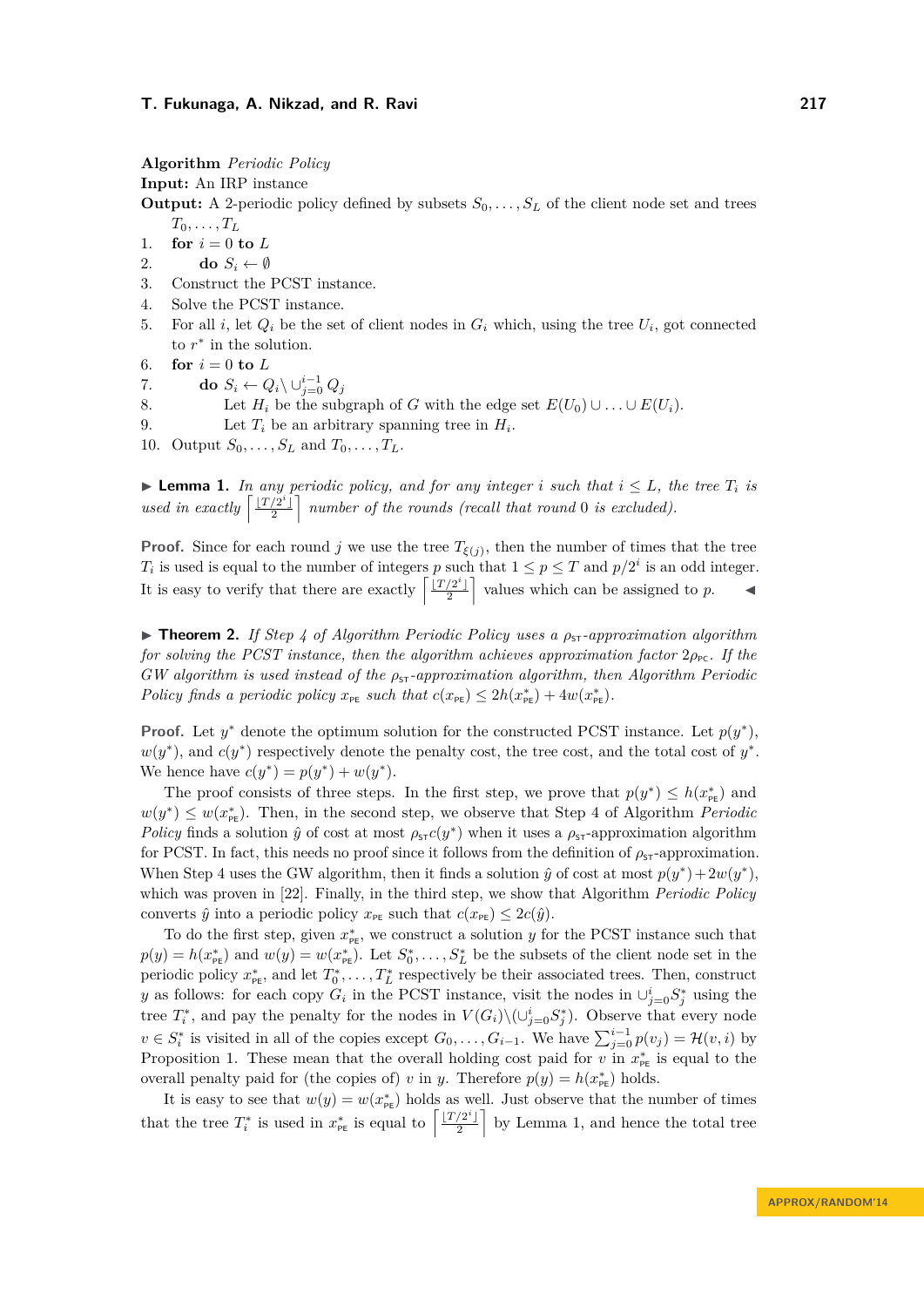cost paid for using  $T_i^*$  in  $x_{\text{PE}}^*$  is  $w_G(T_i^*) \cdot \left[ \frac{\lfloor T/2^i \rfloor}{2} \right]$  $\left[\frac{\sqrt{2}^i}{2}\right]$ , which is exactly equal to  $w_i(T_i)$ , i.e. the tree cost incurred in *y* for copy  $G_i$ . Summing over all *i* implies that  $w(y) = w(x_{\text{PE}}^*)$  holds.

In the last step of the proof, we show that  $c(x_{pE}) \leq 2c(\hat{y})$  by showing that  $h(x_{pE}) \leq p(\hat{y})$ and  $w(x_{\text{PE}}) \leq 2w(\hat{y})$ . To prove  $h(x_{\text{PE}}) \leq p(\hat{y})$ , fix a node *v* and let *i* be the smallest integer such that  $v_i$  is connected to  $r^*$  in  $\hat{y}$ . Hence the overall penalty paid for (the copies of) *v* would be at least  $\mathcal{H}(v, i)$  by Lemma [1.](#page-8-0) On the other hand, by the choice of  $S_i$  in Algorithm *[Periodic Policy](#page-7-1)*, we have  $v \in S_i$ . This guarantees that the overall holding cost paid for *v* in  $x_{pE}$  is exactly  $\mathcal{H}(v, i)$ . By the two latter facts, the overall holding cost paid for *v* in  $x_{pE}$  is at most the overall penalty paid for *v* in  $\hat{y}$ . By summing over all *v*, we get  $h(x_{p\epsilon}) \leq p(\hat{y})$ .

It remains to show that  $w(x_{pE}) \leq 2w(\hat{y})$ . By the choice of  $T_0, \ldots, T_L$  in Algorithm *[Periodic Policy](#page-7-1)*,

<span id="page-9-1"></span>
$$
w(x_{\text{PE}}) \le \sum_{i=0}^{L} \sum_{j=i}^{L} w_j(U_i). \tag{3}
$$

Now, if for any fixed *i*, we show that  $\sum_{j=i+1}^{L} w_j(U_i) \leq w_i(U_i)$ , then by [\(3\)](#page-9-1) we have

$$
w(x_{PE}) \le \sum_{i=0}^{L} \sum_{j=i}^{L} w_j(U_i) \le \sum_{i=0}^{L} 2w_i(U_i) = 2w(\hat{y})
$$
\n(4)

where the equality in [\(4\)](#page-9-2) is due to the fact that  $\sum_{i=0}^{L} w_i(U_i) = w(\hat{y})$ . Thus it only remains to show that  $\sum_{j=i+1}^{L} w_j(U_i) \leq w_i(U_i)$ . Equivalently, by the definition of  $w_i(\cdot)$ , we have to show that

$$
\sum_{j=i+1}^{L} \left\lceil \frac{\lfloor T/2^j \rfloor}{2} \right\rceil \le \left\lceil \frac{\lfloor T/2^i \rfloor}{2} \right\rceil.
$$

This inequality can be proven by elementary calculations.

<span id="page-9-2"></span>

# <span id="page-9-0"></span>**5 Nested Policies for Uncapacitated IRP**

In this section, we generalize the context of

Section [4](#page-6-0) from power-of-two to arbitrary nested policies. We also refine the method used in Section [4](#page-6-0) to convert our problem to a *monotone* version of a prize-collecting VRP. In particular, we present two approximation results for nested policies, one of which is for nested periodic policies, and the other of which is for nested partition policies.

Let  $q_0, q_1, \ldots, q_k$  be integers such that  $q_0 = 1$  and  $q_i \geq 2$  for  $j = 1, 2, \ldots, k$ . In a nested policy, available frequencies are  $f_0, f_1, \ldots, f_{k+1}$  that are defined as  $f_i = \prod_{j=0}^{i} q_j$  for  $i = 0, 1, \ldots, k$ , and  $f_{k+1} = +\infty$ .

### **5.1 2.55-Approximation Algorithm for Nested Periodic Policies**

We here present an algorithm for nested periodic policies. Our algorithm again reduces the problem to PCST as Algorithm *[Periodic Policy](#page-7-1)* in Section [4](#page-6-0) did. In our reduction, the graph and penalties are same as before (we replace L by k); The graph is the union of  $k + 1$  copies  $G_0, G_1, \ldots, G_k$  of *G* and a new node  $r^*$  connected to the copies of *r* by edges of weight 0; The penalty  $p(v_i)$  of the *i*-th copy of a client node *v* is defined by [\(2\)](#page-7-0) where  $\mathcal{H}(v, i)$  is the total holding cost that node *v* pays when it is assigned frequency *f<sup>i</sup>* . We define the weight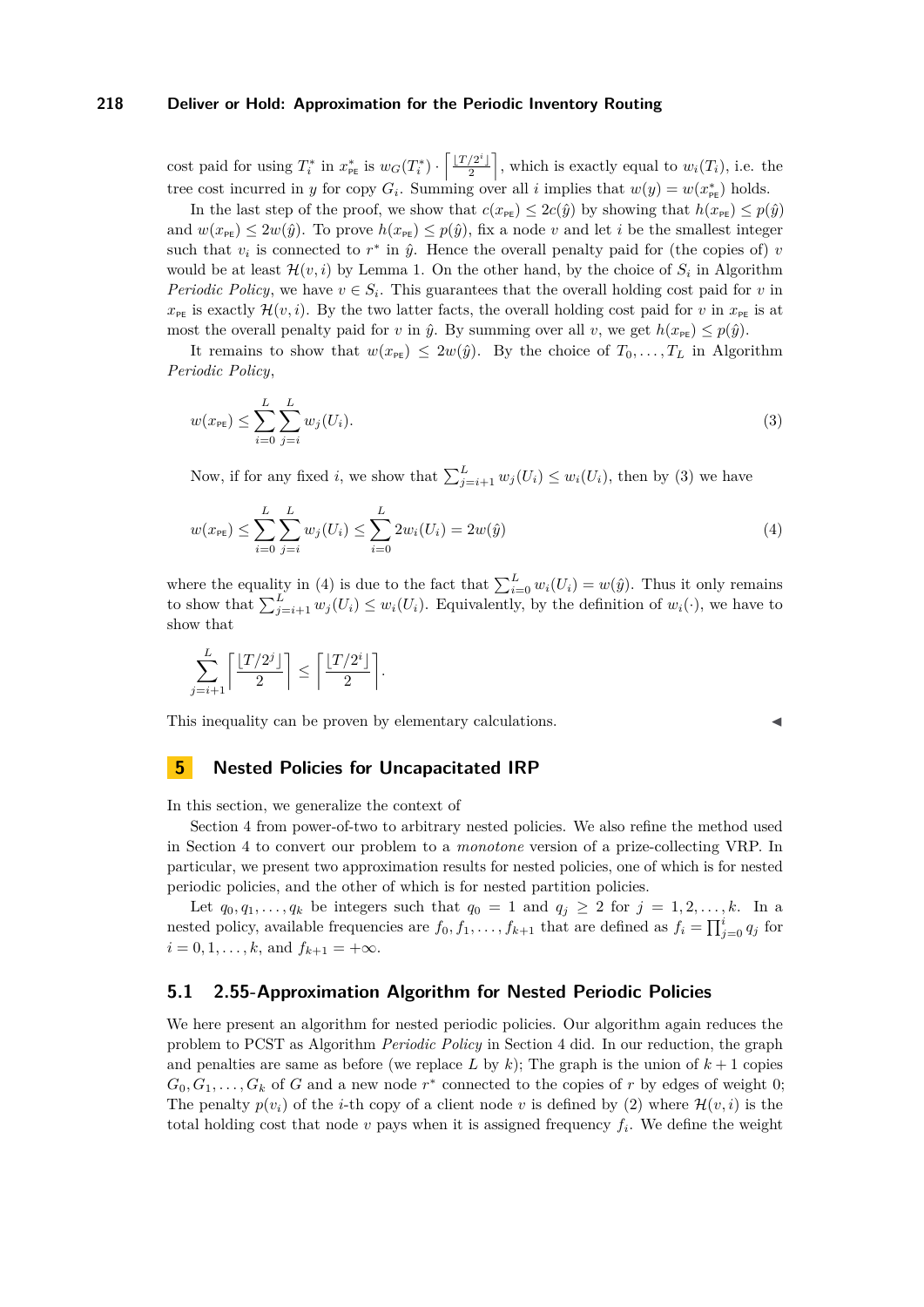$w(e_i)$  of the *i*-th copy of an edge *e* as the one we need to pay when we use it in a tree of frequency  $f_i$ , as follows.

$$
w_i(e_i) = w_G(e) \left( \left\lfloor \frac{T}{f_i} \right\rfloor - \left\lfloor \frac{T}{f_{i+1}} \right\rfloor \right). \tag{5}
$$

We say that a solution for the PCST instance is *monotone* when for any client node *v* and for any *i* and *j* such that  $1 \leq i < j \leq k$ , *v<sub>j</sub>* is connected to *r*<sup>\*</sup> if *v<sub>i</sub>* is connected to  $r$ <sup>\*</sup>. In our algorithm for nested periodic policies, we have to approximate a minimum cost monotone solution for the PCST instance. We here assume that there exists a *ρ*approximation algorithm for this problem. At the end of this subsection, we mention that there exists an algorithm with  $\rho < 2.55$ . The construction of a nested periodic policy from a monotone solution for PCST is almost same as *[Periodic Policy](#page-7-1)*; A client node *v* is assigned frequency  $f_i$  when *i* is the minimum index such that  $v_i$  is connected to  $r^*$  in the monotone solution for PCST. We use the tree of the solution in  $G_i$  to visit client nodes of frequency at most  $f_i$  in round  $t$  such that  $f_i$  is the maximum frequency that divides  $t$ .

In the next theorem, we show that the modified *[Periodic Policy](#page-7-1)* is a *ρ*-approximation algorithm. We omit its proof due to the space limitation.

<span id="page-10-1"></span>I **Theorem 3.** *Suppose that there exists a ρ-approximation algorithm for finding a minimum cost monotone solution for the PCST instance defined above. Then the problem of fining a minimum cost nested periodic policy for uncapacitated IRP admits a ρ-approximation algorithm.*

Let us discuss algorithms for approximating minimum cost monotone solutions for PCST. The algorithm due to [\[4\]](#page-14-2) achieves  $\rho_{\text{PC}} = 2 - \epsilon$  for some constant  $\epsilon$  currently, and the GW algorithm [\[22\]](#page-15-11) achieves approximation factor 2 for PCST. We do not know if these algorithms can be modified for approximating monotone solutions. What we can do here is to modify the algorithm due to an unpublished work of Goemans (refer to [\[23,](#page-15-19) [32\]](#page-16-4)). This algorithm achieves approximation factor  $1/(1 - e^{-1/2}) < 2.55$  as follows: Consider an LP relaxation of PCST which has a variable *x*(*e*) for representing what fraction of an edge *e* is chosen in a solution, and a variable  $y(v)$  for representing what fraction of a terminal v is covered by the solution; The algorithm solves the LP relaxation to obtain an optimal solution  $(x^*, y^*)$ ; It also chooses a threshold  $\alpha$  uniformly at random from  $[e^{-1/2}, 1]$ , and let  $\hat{S} = \{v \mid y^*(v) \ge \alpha\};$ The algorithm outputs a Steiner tree that connects  $\hat{S}$  to the root. The LP used there still gives a lower-bound on the optimal value of our problem even if we add a new constraint

$$
y(v_0) \leq y(v_1) \leq \cdots \leq y(v_k)
$$

for each  $v \in V$ , and by this new constraint, the Steiner tree output by the algorithm is monotone. It is not difficult to verify that this Steiner tree achieves the same approximation factor as before, and we therefore have the following theorem.

<span id="page-10-2"></span>▶ **Theorem 4.** The problem of finding a minimum cost monotone PCST admits an approxi*mation factor within*  $1/(1 - e^{-1/2}) < 2.55$ .

Theorems [3](#page-10-1) and [4](#page-10-2) gives the next corollary.

<span id="page-10-0"></span>I **Corollary 5.** *The problem of finding a minimum cost nested periodic policy for uncapacitated IRP* can be approximated within a factor of  $1/(1 - e^{-1/2}) < 2.55$ .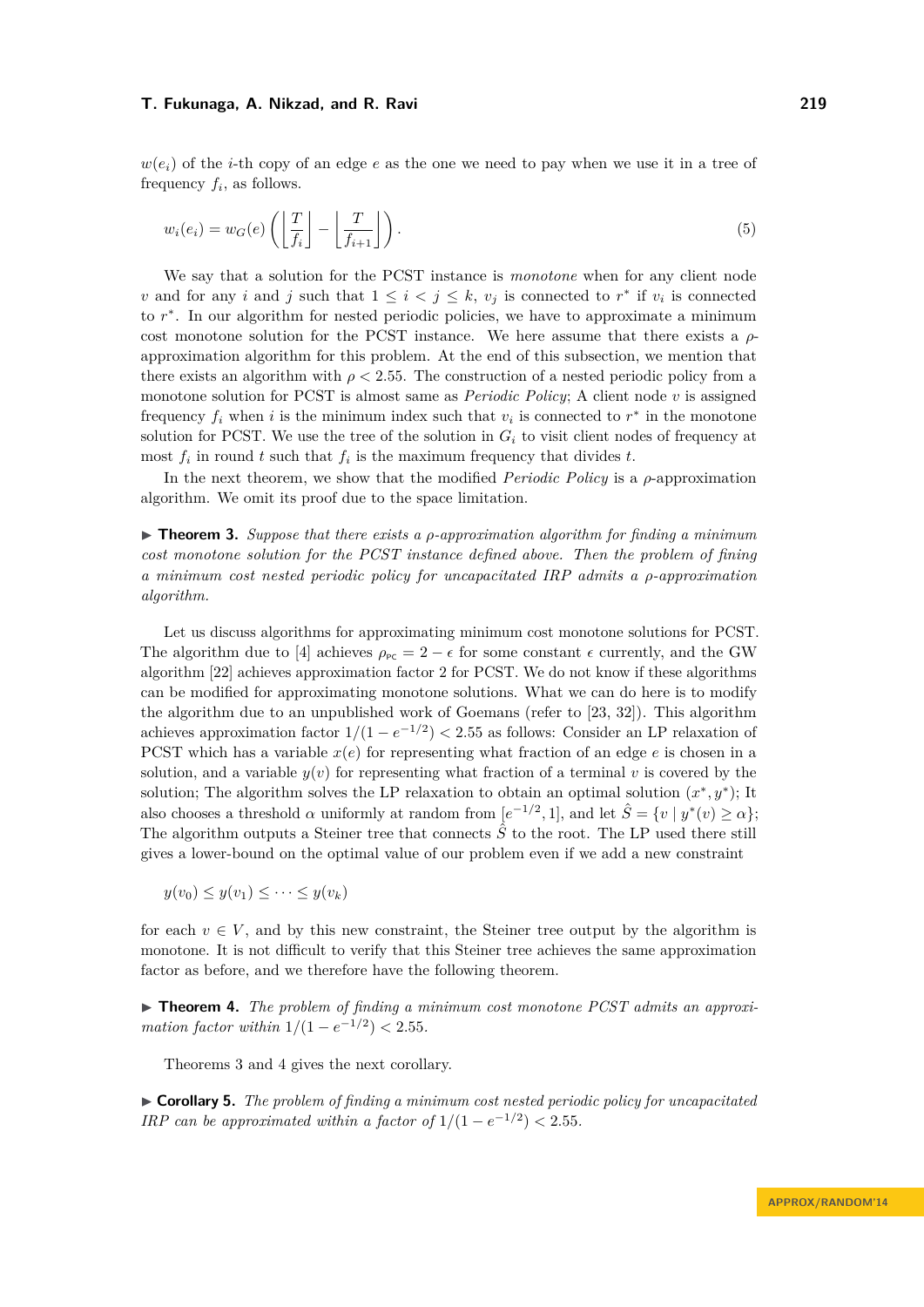### **5.2** *α*<sub>NE</sub> $\rho_{\text{PC}}$ -Approximation Algorithm for Nested Partition Policies

For approximating nested partition policies, we use the same reduction to PCST as for nested periodic policies. When we solve the constructed instance of PCST, we do not have to restrict solutions to monotone solutions here, and hence we can use a  $\rho_{\text{pc}}$ -approximation algorithm.

Let *y* be a solution for PCST computed by the  $\rho_{\text{PC}}$ -approximation algorithm. Let  $T_i$  be the subtree of *y* in  $G_i$ . While  $T_i$  is used  $\lfloor T/f_i \rfloor - \lfloor T/f_{i+1} \rfloor$  times for visiting  $S_0 \cup S_1 \cup \cdots \cup S_i$ in nested periodic policies, our nested partition policy uses it  $|T/f_i|$  times for visiting only  $S_i$  because a client node in  $S_i$  has to be reached via the same tree at every visit.

Let

$$
\alpha_{\text{NE}} = \max_{1 \le i \le k} \left( 1 + \frac{1}{q_i - 1} \right). \tag{6}
$$

We always have  $\alpha_{\text{NE}} \leq 2$  since  $q_i \geq 2$  for  $i = 1, 2, \ldots, k$ .

<span id="page-11-0"></span>**► Theorem 6.** Suppose that there exists a  $\rho_{\text{pc}}$ -approximation algorithm for PCST. Then we *can compute a nested partition policy*  $x_{N\mathsf{A}}$  *such that*  $h(x_{N\mathsf{A}}) + w(x_{N\mathsf{A}}) \leq \rho_{\text{PC}} h(x_{N\mathsf{E}}^*) + \alpha_{N\mathsf{E}} \rho_{\text{PC}} w(x_{N\mathsf{E}}^*)$ . *In particular, the problem of finding a minimum cost nested partition policy for uncapacitated IRP* admits an  $\alpha_{\text{NE}}\rho_{\text{PC}}$ -approximation algorithm.

**Proof.** Let *y* be a  $\rho_{pc}$ -approximate solution for the PCST instance. Let  $x_{NA}$  be the nested partition policy computed from  $y$  by our algorithm. We compare  $x_{NA}$  with an optimal nested periodic policy  $x_{\text{NE}}^*$ . This is enough because the minimum cost of nested periodic policies is at most that of nested partition policies.

In the proof of Theorem [3,](#page-10-1) we have already proven that there exists a monotone solution  $\hat{y}$  for PCST such that  $w(\hat{y}) = w(x_{\text{NE}}^*)$  and  $p(\hat{y}) \leq h(x_{\text{NE}}^*)$ . Since the minimum cost of any solutions for PCST is at most  $w(\hat{y}) + p(\hat{y})$ , we have  $p(y) + w(y) \leq \rho'(h(x_{\text{NE}}^*) + w(x_{\text{NE}}^*)$ . We can also verify that  $h(x_{N_A}) \leq p(y)$  holds as in the proof of Theorem [3.](#page-10-1) For proving  $w(x_{\text{NA}}) \leq \alpha_{\text{NE}} w(y)$ , it suffices to show

$$
\left\lfloor \frac{T}{f_i} \right\rfloor \le \alpha_{\text{NE}} \left( \left\lfloor \frac{T}{f_i} \right\rfloor - \left\lfloor \frac{T}{f_{i+1}} \right\rfloor \right). \tag{7}
$$

Notice that

$$
\frac{1}{q_{i+1}-1}\cdot\left\lfloor\frac{T}{f_i}\right\rfloor=\left(\frac{q_{i+1}}{q_{i+1}-1}\right)\cdot\frac{1}{q_{i+1}}\cdot\left\lfloor\frac{T}{f_i}\right\rfloor\ge\frac{q_{i+1}}{q_{i+1}-1}\cdot\left\lfloor\frac{T}{q_{i+1}f_i}\right\rfloor=\frac{q_{i+1}}{q_{i+1}-1}\cdot\left\lfloor\frac{T}{f_{i+1}}\right\rfloor.
$$

This inequality is equivalent to

$$
\left\lfloor \frac{T}{f_{i+1}} \right\rfloor \leq \frac{1}{q_{i+1}-1} \cdot \left( \left\lfloor \frac{T}{f_i} \right\rfloor - \left\lfloor \frac{T}{f_{i+1}} \right\rfloor \right),
$$

and the definition of  $\alpha_{\text{NE}}$  gives

$$
\frac{1}{q_{i+1}-1} \cdot \left( \left\lfloor \frac{T}{f_i} \right\rfloor - \left\lfloor \frac{T}{f_{i+1}} \right\rfloor \right) \leq (\alpha_{\text{NE}} - 1) \left( \left\lfloor \frac{T}{f_i} \right\rfloor - \left\lfloor \frac{T}{f_{i+1}} \right\rfloor \right).
$$

Combining these inequalities gives the required one.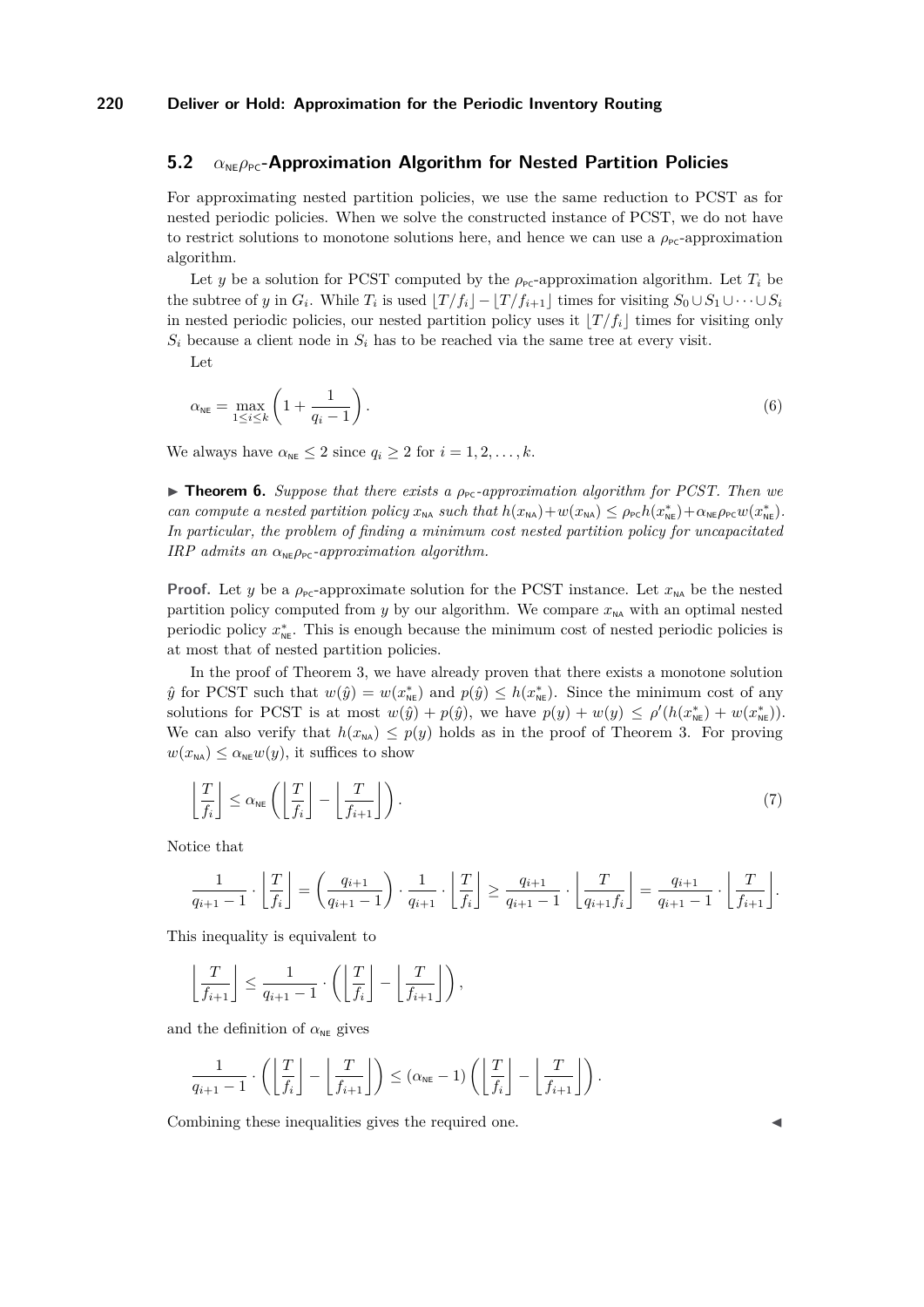# <span id="page-12-0"></span>**6 Reducing Capacitated IRP to its Uncapacitated Version**

In this section, we consider capacitated IRP. Because of the capacity constraints, we may need more than one tree for visiting nodes in a single round. We assume that these trees used in the same round can share an edge while we need to pay its weight multiple times. When a client node is connected to the root by more than one tree, we have to specify which tree takes care of the demand of this node. In other words, a schedule for a single round consists of a set of trees and an allocation of each client node to one of these trees. The capacity constraints require that the total demand of nodes assigned to a tree does not exceed a given capacity *C*.

Our main result in this section is a reduction of the capacitated problem to the corresponding uncapacitated version with a slight worsening in the performance ratio. Recall that the vehicle routing cost component of the IRP we model is the minimum-cost Steiner tree rather than the tour. The reduction below applies to other IRPs where the routing is via a tour on the client nodes, but with slightly different factors.

First we present a lower-bound on the tree costs of feasible solutions.

<span id="page-12-3"></span> $\blacktriangleright$  **Lemma 7.** Let  $x_C$  denote any capacitated IRP solution with vehicle capacities C, and  $w(r, v)$  *denote the weight of the direct edge between*  $r$  *and*  $v$  *in the given metric. Then*  $w(x_C) \ge \sum_v w(r, v) \sum_{t=0}^T d_v^t / C$  (recall that  $d_v^t$  is the demand of client v in round t).

**Proof.** Consider how every unit of demand to any client is delivered from *r* in *x<sup>C</sup>* . We "charge" the tree path in the solution from the root to the client scaled by 1*/C* to that unit of demand. Since there are at most *C* units of demands in any tree, no edge of *x* gets charged more than once and the paths charged between client *i* and *r* have weights at least  $w(r, i)$  by the metric property.

We also need the following lemma on partitioning a tree.

<span id="page-12-2"></span> $\blacktriangleright$  **Lemma 8.** Let U be a rooted tree, and let S denote a set of nodes spanned by U. Suppose *that each*  $v \in S$  *has an integer*  $D_v$  *such that*  $0 \leq D_v \leq C$ *. Then U can be partitioned into edge-disjoint subtrees*  $U_1, U_2, \ldots, U_\ell$ , and each  $v \in S$  *can be allocated to one of the subtrees so that*

- (i)  $v \in S$  *is allocated to the subtree that spans it,*
- $\sum_{v \in S(U_j)} D_v \leq C$  *for each*  $j = 1, 2, \ldots, \ell$  where  $S(U_j)$  denotes the set of nodes in *S allocated to*  $U_j$ ,
- (iii)  $\sum_{v \in S(U_j)} D_v \ge C/2$  *holds if*  $U_j$  *does not span the root.*

**Proof.** We prove the lemma by the induction on |*S*|. For  $v \in S$ , let  $S_v$  denote the set of descendants of  $v$  in  $S$ , and  $U_v$  denote the subtree of  $U$  which is induced by  $v$  and its descendents. Let  $v^*$  be a node farthest from the root such that  $D_{v^*} + \sum_{v \in S_{v^*}} D_v > C$ . If there exists no such  $v^*$  (including the case of  $|S| = 0$ ), then we are done.

Suppose not. Then  $D_{v^*} > C/2$  or  $\sum_{v \in S_{v^*}} D_v > C/2$  holds. Notice that  $\sum_{v \in S_{v^*}} D_v \leq C$ holds by the definition of  $v^*$ , and  $D_{v^*} \leq C$  by the assumption. When the former condition holds, we define the subtree that consists of only  $v^*$ , and allocate  $v^*$  to this subtree. We then remove  $v^*$  from  $S$  and apply the induction. When the latter condition holds, we let  $U_{v^*}$  be one of the subtrees, and allocate nodes in  $S_{v^*}$  to  $U_{v^*}$ . We then remove the edges in  $U_{v^*}$  from  $U$ , and apply the induction.

<span id="page-12-1"></span>I **Theorem 9.** *Given a γ-approximation for the uncapacitated version of the minimum cost periodic IRP, there is a*  $(\gamma + 2)$ *-approximation for the corresponding capacitated version where every tree supports demand at most the given capacity.*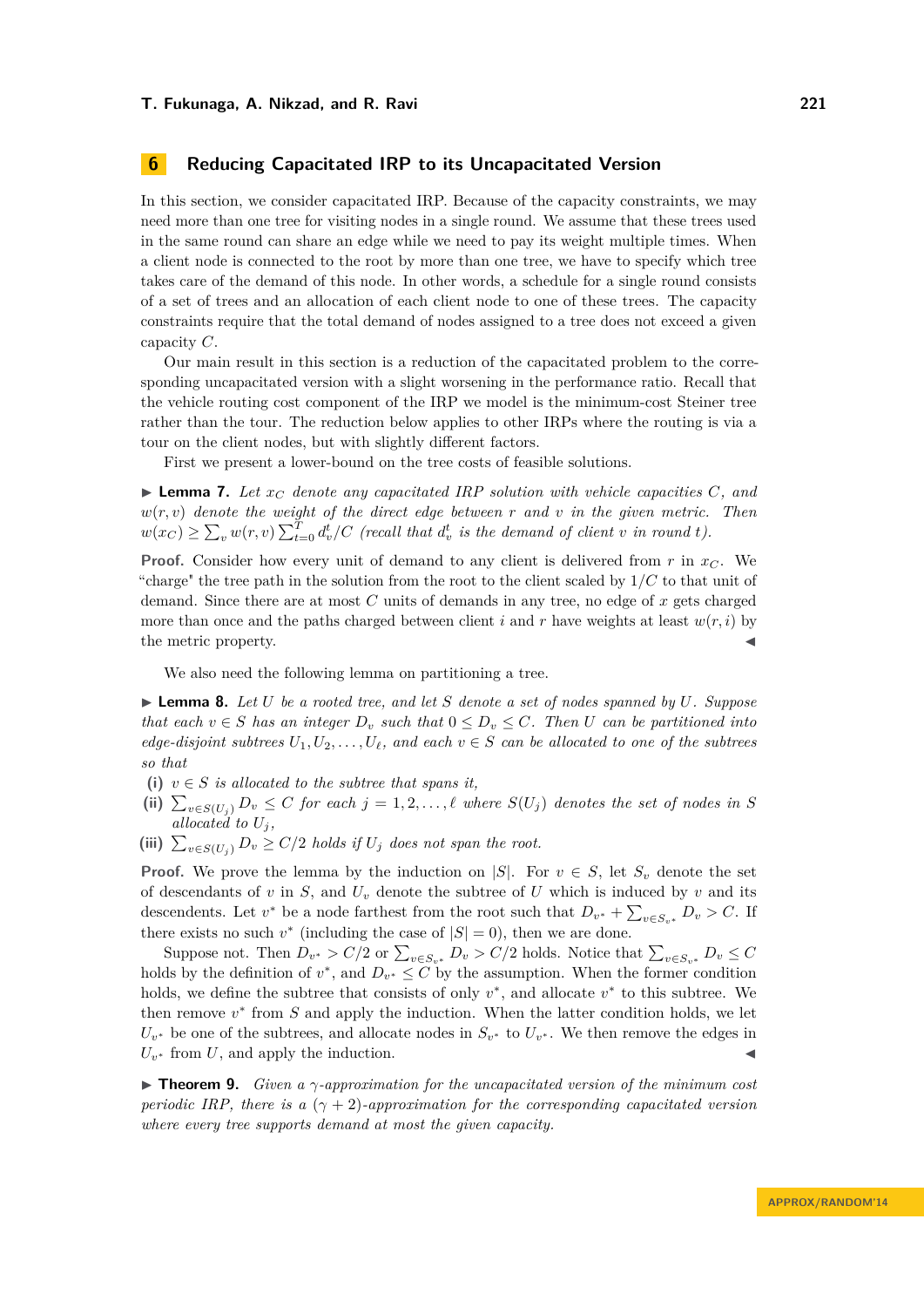We emphasize that the above reduction applies to all periodic policies, in particular to nested periodic policies. The proof proceeds using a natural combination of the uncapacitated solution along with shortcuts to replenish the supply whenever the vehicle routing solution runs out due to its capacity constraint [\[1,](#page-14-4) [24\]](#page-15-20).

**Proof.** First note that an optimal solution to the uncapacitated counterpart of the given capacitated IRP provides a lower bound on the optimal value of the original capacitated version as well. We first apply the given *γ*-approximation ignoring the capacities to get an uncapacitated periodic solution to the IRP. Note that this solution defines, without loss of generality, a single tree *U* that connects the root with all the clients that must be visited in this round.

Let *v* be a client visited by *U* in the uncapacitated periodic solution. We assume that a vehicle does not have to deliver more than  $C$  units to  $v$  in this single visit<sup>[1](#page-13-1)</sup>. We can assume without loss of generality that the uncapacitated solution has this property because we can set  $h_{st}^v = +\infty$  when we apply the *γ*-approximation algorithm if *v* demands more than *C* units in rounds from *s* to *t*. Since any feasible solutions for the capacitated instance also has the property, this transformation of  $h_{st}^v$  makes no effect on the above claim that the uncapacitated solution provides a lower-bound on the optimal value. We define  $D<sub>v</sub>$  as the units of demands delivered to *v* by *U* in the uncapacitated solution. The above assumption implies that  $D_v \leq C$ .

To complete the algorithm, we need to break every tree *U* in the uncapacitated solution for the periodic IRP into trees of capacity at most *C* each. To do this, we employ Lemma [8.](#page-12-2) Then *U* is broken into subtrees  $U_1, U_2, \ldots, U_\ell$ , and each client is allocated to one of the subtrees. For a subtree  $U_j$ , let  $S(U_j)$  be the set of clients allocated to  $U_j$ . If  $U_j$  does not span the root, we add the cheapest edge  $ru_j$  from a node  $u_j \in S(U_j)$  as the "connector" edge to the root to build our capacitated trees of capacity at most *C*.

Since the subtrees are edge-disjoint, it suffices to show that the weights of the connector edges for all the subtrees can be bounded by twice the lower-bound given in Lemma [7](#page-12-3) to get the final guarantee of  $\gamma + 2$ . For this, observe that we have

$$
\sum_{v \in S(U_j)} D_v w(r, v) \geq w(r, u_j) \sum_{v \in S(U_j)} D_v \geq w(r, u_j) \cdot \frac{C}{2},
$$

where the last inequality is due to the condition (iii) in Lemma [8.](#page-12-2) The above inequality simplifies to  $w(r, u_j) \leq 2 \sum_{v \in S(U_j)} D_v w(r, v) / C$ . A unit of demand is not assigned to more than one subtree simultaneously. This means that the total weight of connector edges is at most twice the lower-bound in Lemma [7.](#page-12-3)

In order to approximate partition policies, we have to assume that each client *v* has a constant demand rate *d<sup>v</sup>* per round for a technical reason. Note that several papers [\[8,](#page-15-21) [9\]](#page-15-22) assume a constant demand rate per round for the IRP under which all solutions of the same frequency route the same amount of demand in every visit to the same node.

<span id="page-13-0"></span>**In Theorem 10.** *Given a*  $\gamma$ -approximation for the uncapacitated version of the minimum *cost partition IRP, there is a*  $(\gamma + 4)$ *-approximation for the corresponding capacitated version with constant demand rates where every tree supports demand at most the given capacity.*

<span id="page-13-1"></span><sup>1</sup> If we are allowed to split the delivery of the demands to a single node by multiple visits of different capacitated vehicles in the same round, our method can be modified to handle this case with an even better guarantee; we omit discussion of this easier case.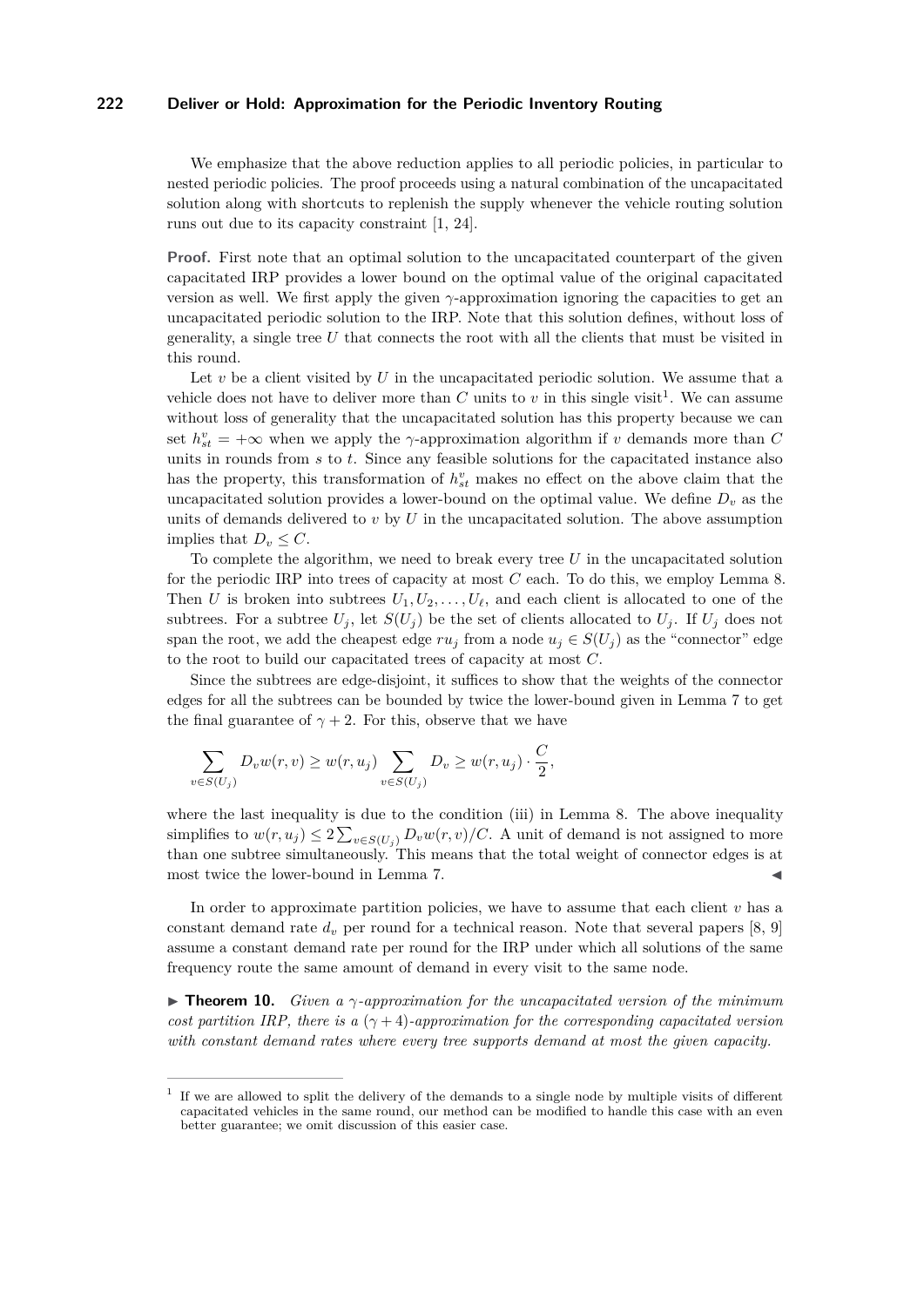**Proof.** In Theorem [9,](#page-12-1) the partitions of trees are possibly different even if the trees visit the same set of clients because the demands of a client can change in different rounds that we employ the tree. Such different partitions are disallowed as solutions to partition policies. In the current setting, this does not happen because a client  $v$  of frequency  $f_i$  always demands  $f_i d_v$  units unless it is at a round in  $[T - f_i + 1, T]$ . Hence we take the following approach.

When we partition a tree *U* of frequency  $f_i$ , we apply Lemma [8](#page-12-2) with  $D_v = f_i d_v$  for each client *v* even if *U* is used at a round in  $[T - f_i + 1, T]$ . This way, we always have the same partition for trees of the same frequency in different rounds. Call a tree *U* the *last tree* if it is used at a round in  $[T - f_i + 1, T]$ . It can be proven as before that the total weights of connector edges used for augmenting subtrees constructed from trees that are not last trees can be bounded by twice the lower-bound in Lemma [7.](#page-12-3) For bounding the weights of connector edges used for augmenting subtrees constructed from the last trees, we re-charge units demanded in all rounds. This are at least  $D_v = f_i d_v$  units of demands for each client *v* because  $f_i \leq T$ . Since a client is not contained by more than one last tree, we do not overuse the demands more than once. Hence the weights of the connector edges for the last trees is also at most twice the lower-bound in Lemma [7.](#page-12-3) In total, four times the lower-bound is enough for paying the weights of connector edges.

# <span id="page-14-3"></span>**7 Conclusion**

We presented constant factor approximation algorithms for finding minimum cost periodic schedules in IRP. A natural question is whether efficient algorithms exist for finding nonperiodic schedules. More formally, the problem with non-periodic schedules is defined as follows. For every period in the horizon, we can design a separate tree or tour routes, and the demand for any client at any time is delivered in the last visit before that time to the client in the set of routes. This is an interesting extension of the classic Steiner tree problem and TSP to the round model. It is not difficult to design an  $O(\log |V|)$ -approximation algorithm for this problem by reducing to the instances with tree metrics using the metric embedding technique [\[5\]](#page-15-23). It is an attractive open question to ask if this problem admits a constant factor approximation algorithm. We hope that our ideas presented in the current paper are useful for obtaining an answer to this question.

**Acknowledgements.** The first author is supported in part by Japan Society for the Promotion of Science (JSPS), Grants-in-Aid for Young Scientists (B) 25730008. The second author is supported in part by grant FA9550-12-1-0411 from the U.S. Air Force Office of Scientific Research (AFOSR) and the Defense Advanced Research Projects Agency (DARPA). The third author is supported in part by NSF grant CCF-1218382.

#### **References**

<span id="page-14-4"></span>**<sup>1</sup>** K. Altinkemer, B. Gavish. Heuristics with constant error guarantees for the design of tree networks. Management Science 34 (1988) 331–341.

<span id="page-14-0"></span>**<sup>2</sup>** S. Anily, A. Federgruen. One warehouse multiple retailer systems with vehicle routing costs. Management Science 36 (1990) 92–114.

<span id="page-14-1"></span>**<sup>3</sup>** S. Anily, A. Federgruen. Two-echelon distribution systems with vehicle routing costs and central inventories. Oper. Res. 41 (1993) 37–47.

<span id="page-14-2"></span>**<sup>4</sup>** A. Archer, M.H. Bateni, M.T. Hajiaghayi, H. Karloff. Improved approximation algorithms for prize-collecting Steiner tree and TSP, SIAM J. Comput. 40 (2011) 309–332.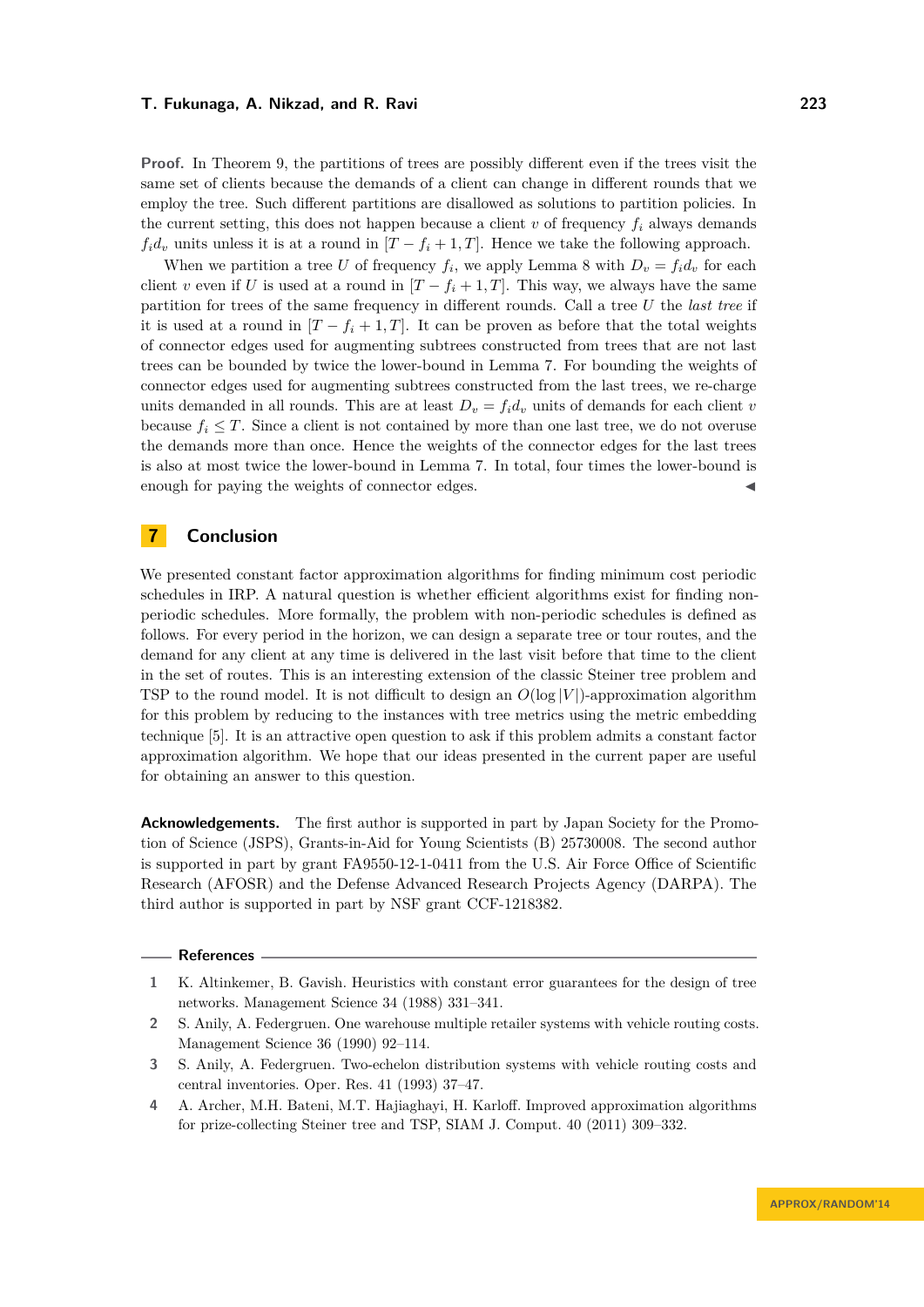- <span id="page-15-23"></span>**5** J. Fakcharoenphol, S. Rao, K. Talwar. A tight bound on approximating arbitrary metrics by tree metrics. J. Comput. Syst. Sci. 69 (2004) 485–497.
- <span id="page-15-9"></span>**6** E. Balas. The prize collecting traveling salesman problem. Networks 19 (1989) 621–636.
- <span id="page-15-0"></span>**7** W.J. Bell, L.M. Dalberto, M.L. Fisher, A.J. Greenfield, R. Jaikumar, P. Kedia, R.G. Mack, P.J. Prutzman. Improving the distribution of industrial gases with an on-line computerized routing and scheduling optimizer. Interfaces 13 (1983) 4–23.
- <span id="page-15-21"></span>**8** L. Bertazzi, M.G. Speranza. Continuous and discrete shipping strategies for the single link problem. Transportation Science 36 (2002) 314–325.
- <span id="page-15-22"></span>**9** L. Bertazzi. Analysis of direct shipping policies in an inventory-routing problem with discrete shipping times. Management Science 54 (2008) 748–762.
- <span id="page-15-10"></span>**10** D. Bienstock, M.X. Goemans, D. Simchi-Levi, D.P. Williamson. A note on the prize collecting traveling salesman problem. Math. Prog. 59 (1993) 413–420.
- <span id="page-15-13"></span>**11** J. Bramel and D. Simchi-Levi. A location based heuristic for general routing problems. Oper. Res. 43 (1997) 649–660.
- <span id="page-15-18"></span>**12** N. Buchbinder, T. Kimbrel, R. Levi, K. Makarychev, M. Sviridenko. Online make-to-order joint replenishment model: primal dual competitive algorithms. SODA 2008, 952–961.
- <span id="page-15-1"></span>**13** L.D. Burns, R.W. Hall, D.E. Blumenfeld, C.F. Daganzo. Distribution strategies that minimize transportation and inventory costs. Oper. Res. 33 (1985) 469–490.
- <span id="page-15-5"></span>**14** A. Campbell, M. Savelsbergh. A decomposition approach for the inventory routing problem. Transportation Science 38 (2004) 488–502.
- <span id="page-15-6"></span>**15** L.M.A. Chan, A. Federgruen, D. Simchi-Levi. Probabilistic analyses and practical algorithms for inventory-routing models. Oper. Res. 46 (1998) 96–106.
- <span id="page-15-15"></span>**16** M. Charikar, S. Khuller, B. Raghavachari. Algorithms for capacitated vehicle routing. SIAM J. Comput. 31 (2001) 665–682.
- <span id="page-15-7"></span>**17** T. Chien, A. Balakrishnan, R. Wong. An integrated inventory allocation and vehicle routing problem. Transportation Science 23 (1989) 67–76.
- <span id="page-15-2"></span>**18** L.C. Coelho, J.-F. Cordeau, G. Laporte, Thirty years of inventory-routing, Transportation Science 48 (2014) 1–9.
- <span id="page-15-3"></span>**19** M. Dror, M. Ball, B. Golden. Computational comparison of algorithms for the inventory routing problem. Annals of Operations Research 4 (1985) 3–23.
- <span id="page-15-12"></span>**20** A. Federgruen, D. Simchi-Levi. Analytical analysis of vehicle routing and inventory management problems. M. O. Ball, T. L. Magnanti, C. L. Monma, G. L. Nemhauser, eds. Network Routing. Handbooks in OR and MS, Vol. 8. North-Holland, Amsterdam, The Netherlands, 297–373 (1995).
- <span id="page-15-4"></span>**21** A. Federgruen, P. Zipkin. A combined vehicle routing and inventory allocation problem. Oper. Res. 32 (1984) 1019–1037.
- <span id="page-15-11"></span>**22** M.X. Goemans, D.P. Williamson, A general approximation technique for constrained forest problems, SIAM J. Comput. 24 (1995) 296–317.
- <span id="page-15-19"></span>**23** M.T. Hajiaghayi, K. Jain. The prize-collecting generalized steiner tree problem via a new approach of primal-dual schema. SODA 2006, 631–640.
- <span id="page-15-20"></span>**24** R. Hassin, R. Ravi, F. S. Salman. Approximation algorithms for a capacitated network design problem, Algorithmica 38 (2004) 417–431.
- <span id="page-15-16"></span>**25** R. Levi, R.O. Round, D.B. Shmoys. Primal-dual algorithms for deterministic inventory problems. Mathematics of Operations Research 31 (2006) 267–284.
- <span id="page-15-17"></span>**26** R. Levi, R. Roundy, D. Shmoys, M. Sviridenko. First constant approximation algorithm for the one-warehouse multi-retailer problem. Management Science 54 (2008) 763–776.
- <span id="page-15-8"></span>**27** R. Roundy. 98%-effective integer-ratio lot-sizing for one-warehouse, multi-retailer systems. Management Science 31 (1985) 1416–1430.
- <span id="page-15-14"></span>**28** A.M. Sarmiento, R. Nagi. A review of integrated analysis of production distribution systems. IIE Transactions 31 (1999) 1061–1074.